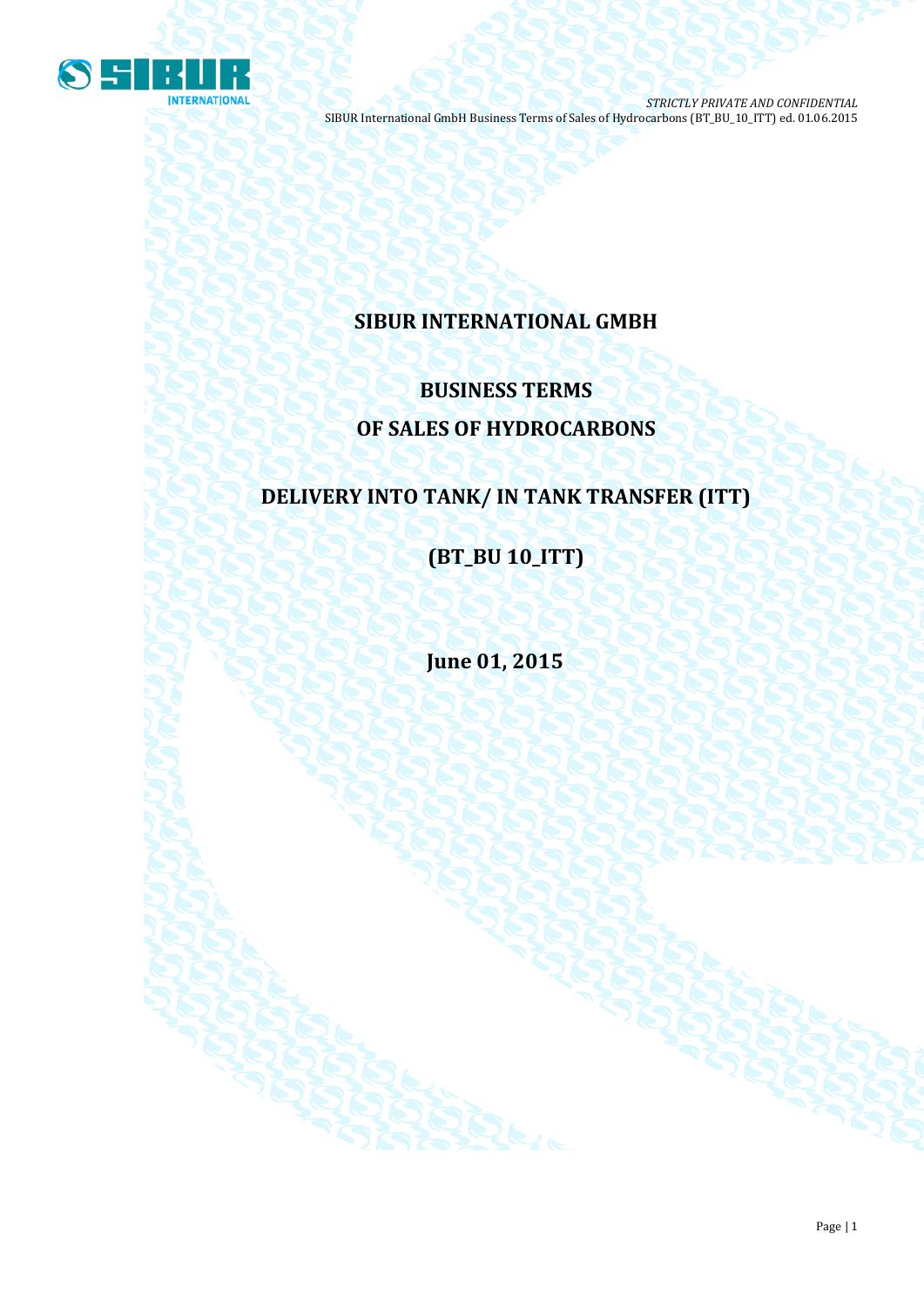

# **CONTENTS**

**INTRODUCTORY PROVISIONS 3** 

**PARAGRAPH I Goods** 3

**PARAGRAPH II**  $\mathbf{Quality}$   $\begin{pmatrix} 1 & 3 \end{pmatrix}$ 

**PARAGRAPH III Quantity** 4

**PARAGRAPH IV Delivery basis** 6

**PARAGRAPH V** Transportation **Produced a Produced A Produced** A Produced A Produced A Produced A Produced A Produced A Produced A Produced A Produced A Produced A Produced A Produced A Produced A Produced A Produced A Produced A Produce

**PARAGRAPH VI Shipment period** 7

**PARAGRAPH VII Laytime** 7 **2008 2008 2008 2008 2008 2008 2008 2008 2008 2008 2008 2008 2008 2008 2008 2008 2008 2008 2008 2008 2008 2008 2008 2008 2008 2008 2008 2008 2008 2008**

**PARAGRAPH VIII Demurrage** 7

**PARAGRAPH IX Price** 7

**PARAGRAPH X Payment terms** 8

**PARAGRAPH XI Responsibilities of the parties** 10

**PARAGRAPH XII Duration** 12

**ANNEX 1 Contract template** 14 **ANNEX 2 Guarantee template** 15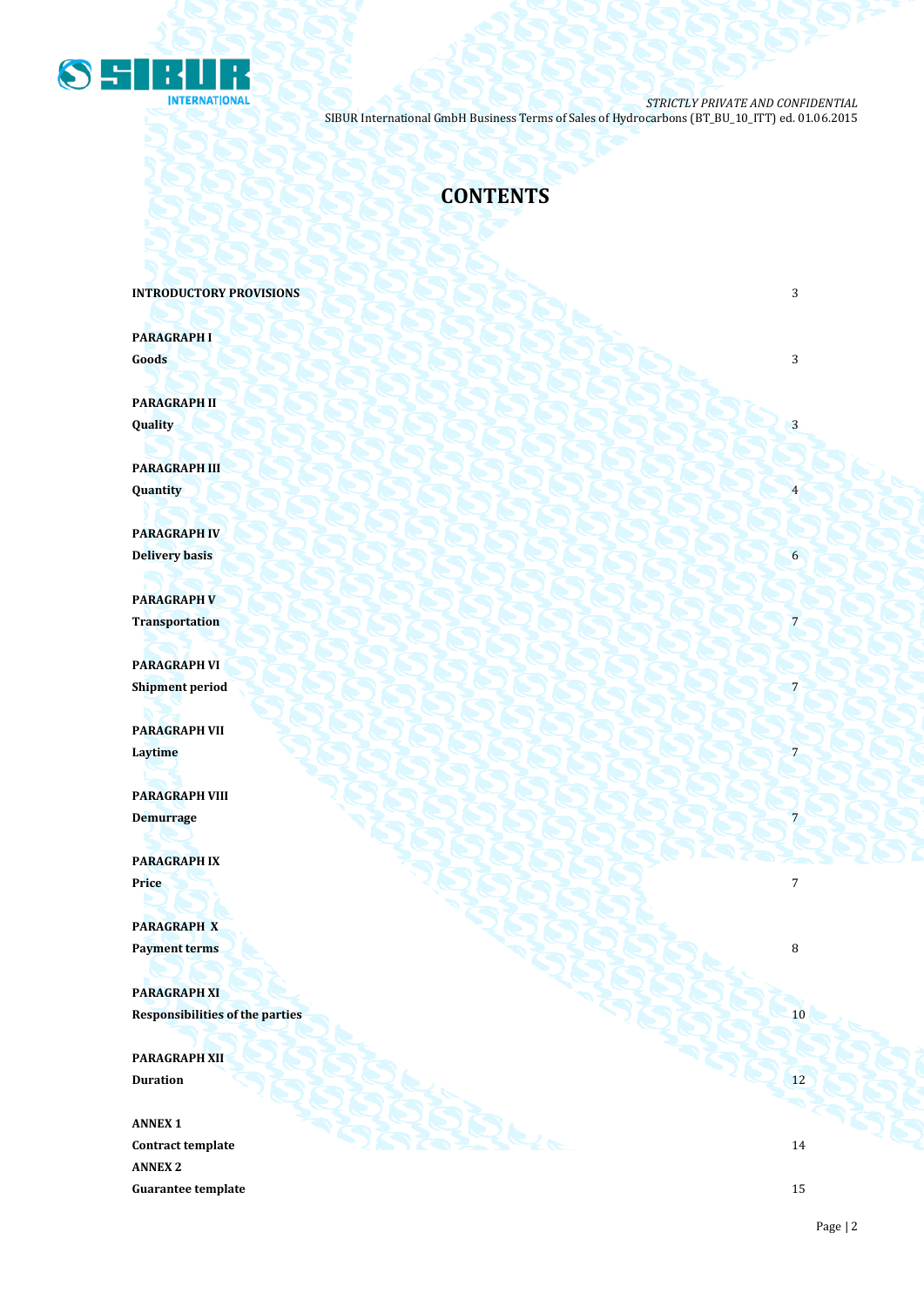

## **INTRODUCTORY PROVISIONS**

- **A.** These Business Terms ("Business Terms") shall apply to all agreements for sale of goods ("Contract") executed by and between SIBUR International GmbH ("Sibur") and Buyer that incorporate these Business Terms by reference. The version of these Business Terms published by Sibur (whether delivered by Sibur to Buyer before or upon the entry into the Contract or, if not so delivered, then as published on the website [http://www.sibur-int.com\)](http://www.sibur-int.com/) as of the date when the Contract takes effect shall apply to the relevant Contract. The Business Terms may be amended, revised, restated or supplemented by Sibur from time to time.
- **B.** These Business Terms are accompanied and supplemented by the General Conditions of SIBUR International GmbH for sales of petrochemicals and hydrocarbons ("General Conditions"). The version of the General Conditions published by Sibur (whether delivered by Sibur to the Buyer before or upon the entry into the Contract or, if not so delivered, then as published on the website [http://www.sibur-int.com\)](http://www.sibur-int.com/) as of the date when the Contract takes effect shall apply to the relevant Contract. The Parties agree that the General Conditions are incorporated into these Business Terms by reference and that they apply to the Contract.
- **C.** If there is any conflict, ambiguity or inconsistency between General Conditions, the Business Terms the Contract and/or Incoterms, the order of priority of such documents (from highest to lowest) shall be as follows:

1.the Contract;

2.the Business Terms;

3.the General Conditions; and

4.Incoterms

**D.** All terms used, but not defined herein shall have the respective meanings set forth in the Contract and/or the General Conditions, and/or Incoterms.

## **PARAGRAPH I GOODS**

1.1. Seller shall deliver the Goods to Buyer in accordance with the Contract.

## **PARAGRAPH II QUALITY**

- **2.1.**Buyer upon Seller's prior written request shall send to Seller samples of the Goods for testing. Seller may at its own discretion and at its own expense perform such testing based on the TU and/or ASTM methods or initiate an inspection in accordance with Section 2.2. In the event either Party does not agree with the results of the test(s) made by the Seller in accordance with this Section 2.1., the quality inspection shall be performed by an independent Inspector in accordance with Section 2.2. hereof.
- 2.2. Unless otherwise agreed by the Parties in the Contract, the quality of the Goods shall be determined at the Terminal by its operator in accordance with the standard practice of the Terminal at the time of delivery. Such determination shall be witnessed and/or certified by an independent Inspector of an internationally recognised inspection company mutually agreed between the Parties and appointed by Seller.
- 2.3. The inspection results shall be documented in the Inspector's Report and shall be conclusive and binding on the Parties for invoicing purposes and for quality purposes and shall be final and binding for both Parties, except in case of fraud or manifest error.
- 2.4. In the event that the quality of the Goods does not conform with the contractual Specification, the Parties shall discuss Buyer's remedies for such non-conforming Goods. The remedies may include, for example, a Price adjustment for the Goods. The outcome of the Parties' discussion shall be documented in a written Amendment to the Contract.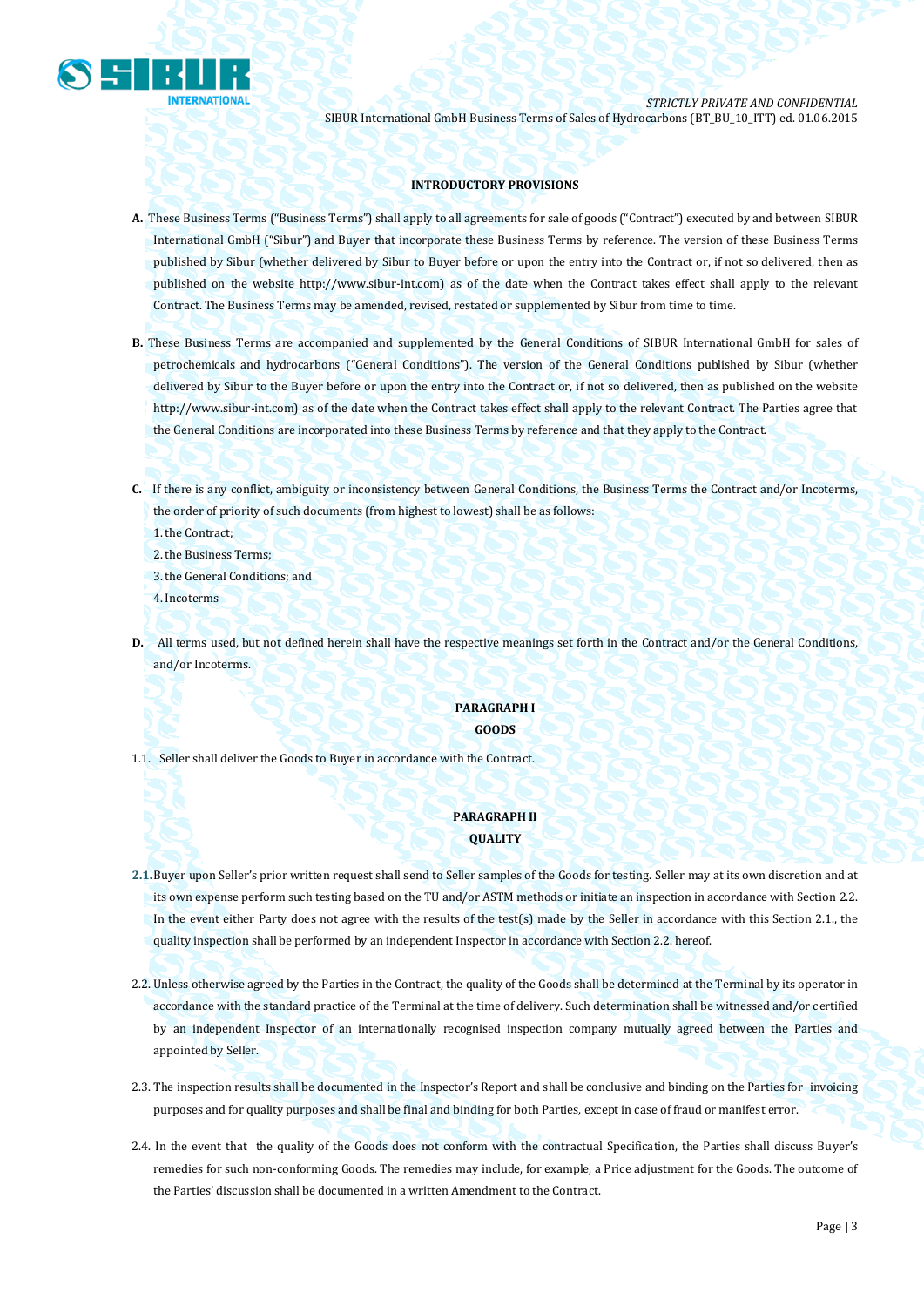

- 2.5. The costs of the inspection (under Section 2.1.) shall be equally shared between Seller and Buyer. Any other inspections and related services, requested by Buyer, shall be performed at Buyer's sole expense.
- 2.6. The Party initiating the inspection shall ensure that the Inspector issues the Inspector's Report to Seller and Buyer as soon as practicable and retains any samples taken for at least ninety (90) Days from the date of inspection.
- 2.7. **Claims**

Unless otherwise specified in the Contract claims if any on quality of the Goods to be provided by the Buyer to the Seller according to Part II of the General Conditions.

# **PARAGRAPH III QUANTITY**

- 3.1. Unless the Contract provides otherwise, the quantity inspection (if any) shall be determined at the Terminal by its operator in accordance with the standard practice of the Terminal at the time of delivery and witnessed and/or certified by an independent Inspector of an internationally recognised inspection company mutually agreed between the Parties and appointed by Seller.
- 3.2. The quantity inspection of the liquid Goods shall be as per the volume in vacuum (unless the Contract explicitly provides for measurement in atmospheric pressure). The inspection results shall be documented in the certificate of quantity issued by the Inspector and shall be conclusive and binding on the Parties for invoicing purposes, except in case of fraud or manifest error.
- 3.3. Unless the Contract provides otherwise, the Planned Contract Quantity and/or the Planned Monthly Quantity (as the case may be) specified in the Contract shall be subject to a tolerance of plus/minus ten per cent (+/- 10 %) at Seller's discretion.
- 3.4. The Actual Contract Quantity and/or Actual Monthly Quantity (as appropriate) delivered under the Contract shall be equal to the quantity specified in the Certificate of In-tank title transfer (the "Certificate of ITTT") issued and duly signed by the appropriate Terminal operator and the Inspector. If there is no deviation between the Actual Contract Quantity/Actual Monthly Quantity and the Planned Contract Quantity/the Planned Monthly Quantity, subject to a tolerance of one half of one per cent (0.5 %) (the "Permitted Deviation"), Buyer shall accept the Goods with the quantity specified in the Certificate of ITTT. The Parties acknowledge and agree that in no event shall Seller be considered to be in breach of its obligations in respect of the delivery of the Goods in the quantity under the Contract and Buyer shall not be entitled to claim any losses or liquidated damages, or any other claims concerning any quantity deviation below the Permitted Deviation. All claims concerning quantity deviation in excess of one half of one per cent (0.5 %) shall be submitted by Buyer according to Section 3.9.
- 3.5. The Actual Contract Quantity shall be the basis for determining the Total Goods Value.
- 3.6. If Seller is not able to deliver the Planned Monthly Quantity or the Planned Contract Quantity of the Goods within a relevant period because of a reduction in the Manufacturer's production capacity, Seller shall give Buyer notice of this as soon as reasonably practicable, upon which the Parties shall mutually agree delivery terms for the outstanding quantity of the Goods, and Seller's suggestions shall be taken into account. However, Seller shall at no time be required to deliver more Goods than the Manufacturer makes available at the relevant time. The Parties acknowledge that the remedy provided in this Section will be the sole remedy that Buyer will have in the event Seller does not deliver the Planned Monthly Quantity or the Planned Contract Quantity of Goods during any relevant period.
- 3.7. In the event that Buyer orders less Goods than the Planned Monthly Quantity or the Planned Contract Quantity for a relevant period, Seller at its own discretion may elect either: (i) to agree to deliver the outstanding quantity of the Goods in the next period (the delivery schedule shall be decided by Seller taking into account Buyer's suggestions); or (ii) request the payment of ten per cent (10%) of the Price of the outstanding quantity of the Goods as liquidated damages (the Parties agree that the above amount is a genuine pre-estimate of liquidated damages Seller will suffer if the Seller delivers a quantity of Goods less than the Planned Monthly Quantity or the Planned Contract Quantity. Without prejudice to the above, if the amount of actual damages exceeds the above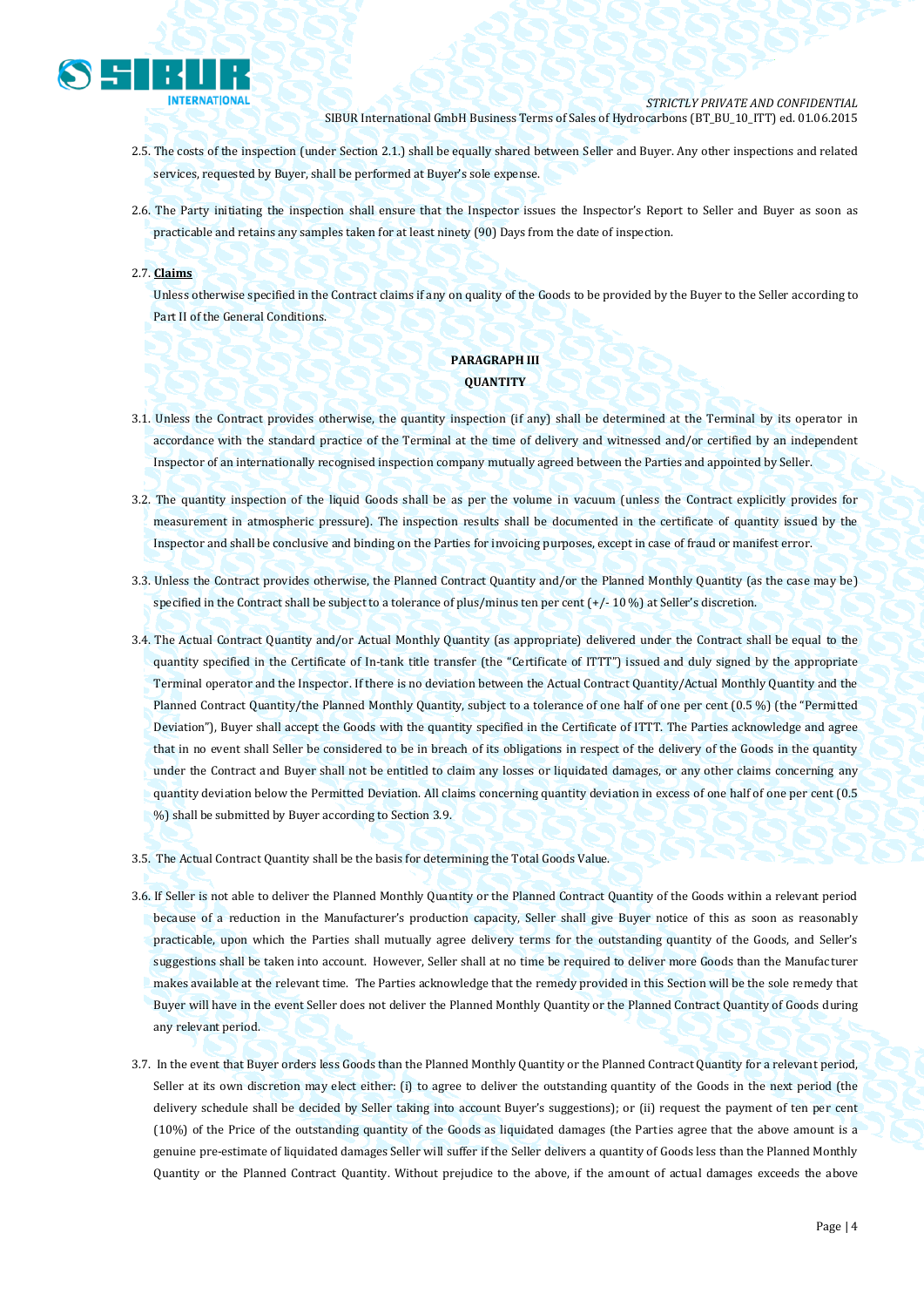

amount, Seller may claim the actual amount of damages without limitation). Seller shall notify the Buyer the option it chooses to proceed in writing. However, failure to notify will not evidence the waiver of Seller's rights described above.

### 3.8. **Deviation from the Planned Amount of the Goods**

- a) In case the Actual Contract Quantity or the Actual Monthly Quantity (as the case may be) is in excess of one hundred per cent (100%) but less than or equal to (one hundred and ten per cent (110%) of the Planned Contract Quantity or the Planned Monthly Quantity respectively Buyer shall effect the payment of such outstanding balance within five (5) Days of an appropriate Seller's invoice.
- b) In case the Actual Contract Quantity or the Actual Monthly Quantity (as the case may be) is less than one hundred per cent (100%) but in excess of or equal to ninety per cent (90%) of the Planned Contract Quantity or the Planned Monthly Quantity respectively, Seller at its own decision may elect either: (i) to deliver the Planned Contract Quantity or the Planned Monthly Quantity (as applicable) in future Shipments, or (ii) refund Buyer'a Prepayment for the Goods not delivered within three (3) Days after the execution of the respective Verification Act (option (ii) is not applicable when the Contract provides for payment for Goods in arrears); or (iii) apply the Buyer's Prepayment to future Shipments of Goods to the extent of the value of Goods not delivered. In either event the conditions set forth in this Section shall be Buyer's sole and exclusive remedy for such Shipment, howsoever caused, always excepting fraud, and Seller shall have no other liability to Buyer whatsoever.
- c) In the event that the Actual Contract Quantity or the Actual Monthly Quantity (as the case may be) is in excess of one hundred and ten per cent (110%) of the Planned Contract Quantity or the Planned Monthly Quantity respectively, Buyer at its own discretion shall elect either: (i) to return any quantity in excess of one hundred and ten per cent (110%) of the Planned Contract Quantity or the Planned Monthly Quantity respectively to Seller at Seller's expense, or (ii) to retain any Goods quantity in excess of one hundred and ten per cent (110%) of the Planned Contract Quantity or the Planned Monthly Quantity respectively upon its agreement to pay the Price for the entire quantity taken provided that any of such Buyer's decisions shall be made within one (1) Day after Delivery Date of the respective Goods. The payment for such Goods shall be made by Buyer within five (5) Days after Seller's invoice date.
- d) In the event that the Actual Contract Quantity or the Actual Monthly Quantity (as the case may be) is less than ninety per cent (90%) of the Planned Contract Quantity or the Planned Monthly Quantity respectively, Buyer has the right to require Seller to pay to Buyer direct losses incurred by Buyer in connection with the event where Actual Contract Quantity or the Actual Monthly Quantity (as the case may be) is less than ninety per cent (90%) of the Planned Contract Quantity or the Planned Monthly Quantity respectively, provided that such direct losses are evidenced by the sufficient documents; such payment shall be made within seven (7) Days after the execution of the respective Verification Act by the Parties. It is expressly mutually agreed and acknowledged by the Parties that in any case maximum amount of the direct losses may not exceed ten per cent (10%) of the Price of the Goods which were not delivered. Subject to all other conditions hereof, where Seller is exempt from any liability (responsibility), in either event Buyer's rights set forth in this Section shall be Buyer's sole and exclusive remedy for such short delivery, howsoever caused, always excepting fraud, and Seller shall have no other liability to Buyer whatsoever.
- e) In the event that the Actual Contract Quantity or the Actual Monthly Quantity (as the case may be) is in excess of one hundred and ten per cent (110%) of the Planned Contract Quantity or the Planned Monthly Quantity respectively and Buyer fails to state its intention to return excess the Goods within the period specified above, Buyer will be deemed irrevocably to have retained the excess the Goods and will accordingly pay for the excess the Goods retained within five (5) Days after Seller's invoice.
- f) In the event that the Actual Contract Quantity or the Actual Monthly Quantity (as the case may be) is less than ninety per cent (90%) of the Planned Contract Quantity or the Planned Monthly Quantity respectively and Buyer fails to state request to compensate within ten (10) Days after the Delivery Date, Buyer will be deemed irrevocably agreed with Seller's obligation to meet the Planned Contract Quantity or the Planned Monthly Quantity respectively (as the case may be) in further deliveries.

## **3.9. Claims.**

Unless otherwise specified in the Contract claims if any on quantity of the Goods to be provided by the Buyer to the Seller according to Part II of the General Conditions.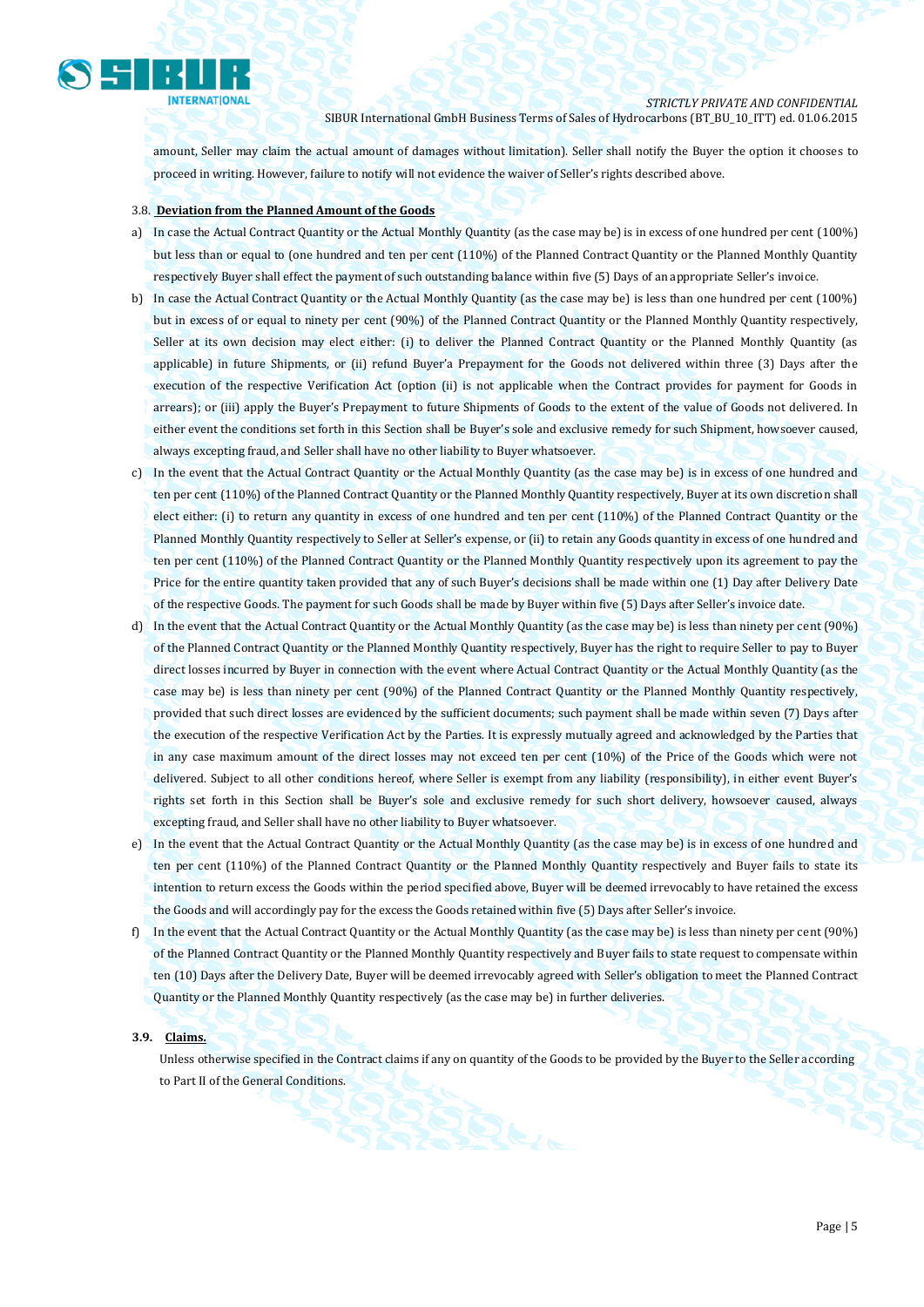

# **PARAGRAPH IV DELIVERY BASIS**

### 4.1. G**eneral Delivery Terms**

Seller shall use its reasonable endeavours to dispatch the Goods on the definite date or in any Day within the Shipment period (as the case may be), as specified in the Contract, but the time of dispatch shall not be of the essence. Seller shall notify Buyer immediately if the time of dispatch for the Goods cannot be met; in such a case the Parties shall re-schedule in good faith

## 4.2. **Transfer of risk and title**

- 4.2.1. The title and risk of loss and damage to the Goods shall transfer or deemed to be transferred from Seller to Buyer at the Delivery Date, unless otherwise provided herein, the General Conditions and/or in the Contract. For the purposes of this Sections the Delivery Date shall mean the date of Goods transfer from Seller's tank into Buyer's tank at the Terminal as specified in the Certificate of ITTT issued and duly signed by the appropriate Terminal operator and the Inspector.
- 4.2.2. Notwithstanding the provisions of Section 4.2 hereof, any loss of, or damage to, the Goods occurring before or at the time of title transfer, that is caused by or attributable to Buyer or the receiver of the Goods or any of their respective contractors, agents or employees shall be for account of Buyer.
- 4.2.3. The Parties agree that the transfer of title and risk to the Goods is not conditional upon delivery of the necessary transfer documentation relating to the Goods produced by Terminal or any other documentation.

#### 4.3. **Requirements for the Transport**

The Transport designated for delivering the Goods shall comply with all applicable Laws in force at the Terminal and regulations and requirements of whatever nature as detailed.

#### 4.4. **Nomination procedures.**

Nominations of the Transport shall be made as determined in the Contract or, if not specified, in accordance with the standard operating procedures of the Terminal.

#### 4.5. **Taxes, Duties, Other Charges and Costs**

- 4.5.1. Seller shall be liable for all costs imposed or levied on the Goods prior to risk and title to the Goods passing to Buyer, including but not limited to all taxes, duties, imposts, charges, fees and dues. Buyer shall be liable for all costs imposed or levied on the Goods after taking risk and title, including but not limited to all taxes, duties, imposts, charges, fees and dues, and, in the case of taxes only, even if the tax laws are amended and such changes are applied retroactively, after the passing of risk and title to the Goods to Buyer has taken place.
- 4.5.2. Should Value Added Tax (VAT), Mineral Oil Tax (MOT), Excise Duty (ED) or other tax or duty be applicable from the sale of the Goods or the transfer of risk and title therein (which, without limitation, may be levied depending on the destination of, use of and/or documentation of the Goods), Seller shall invoice Buyer for these unless Buyer can prove to Seller that the purchase of the Goods is exempt therefrom, in which case Buyer shall provide proof of such exemption (including but not limited to the destination and use of the Goods) satisfactory to Seller.
- 4.5.3. Buyer shall indemnify Seller against all costs, penalties and interest associated with the payment or recovery of any taxes and/or duties where the documentation provided by Buyer relating to the tax or duty fails to comply with the necessary requirements, including but not limited to timelines, and any circumstance of fraud or misrepresentation.
- 4.5.4. Seller shall use its reasonable endeavours to ensure that the correct tax or duty is payable on the sale of the Goods and mitigate unnecessary costs and charges to Buyer. Should taxes and/or duties which are payable by or on behalf of Buyer be subsequently recoverable by Seller, Seller shall inform Buyer and then Seller shall use its reasonable endeavours, at Buyer's expense and cost, to obtain a credit or repayment in respect of such taxes and/or duties. If Seller succeeds at recovering any repayment, Seller shall pay it to Buyer within seven (7) Days of receiving the credit or repayment, after first deducting any costs, charges and taxes incurred by Seller associated with such credit or repayment.
- 4.5.5. Buyer shall pay Seller for any other expenses, costs or charges that Seller incurs or is subject to, arising directly as a result of a transfer of the Goods made under the Contract, provided that such expenses, costs or charges are not expressly stated to be for Seller's account, pursuant to the Contract.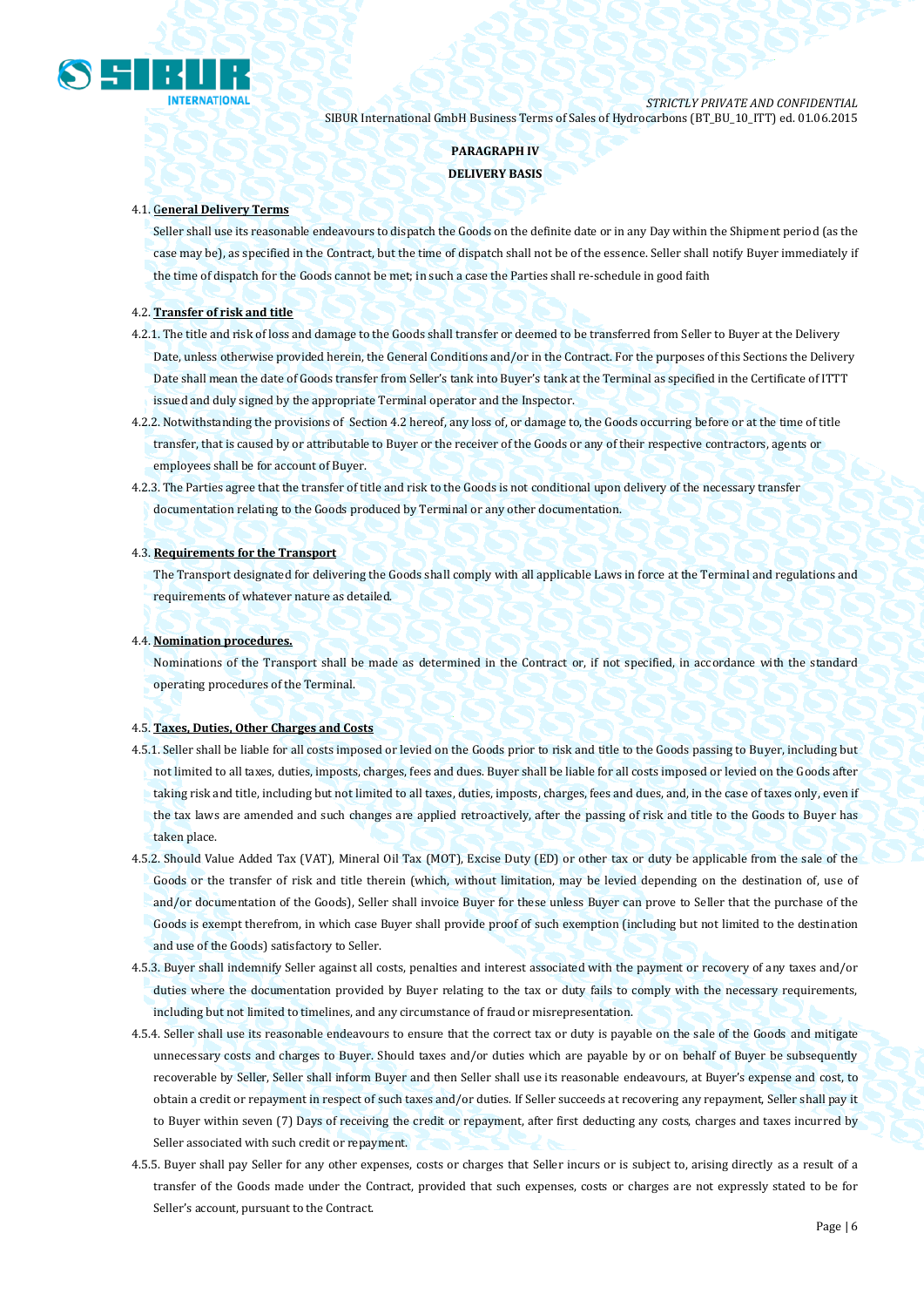

# **PARAGRAPH V**

**TRANSPORTATION**

*Not applicable for delivery into tank/ in tank transfer.*

# **PARAGRAPH VI SHIPMENT PERIOD**

6.1. The Shipment Date shall be specified in the Contract and shall be not of the essence.

6.2. (i) If the Parties agree that the Shipment period shall be any month of a year without indication of the dates, and (ii) if within ten (10) Days prior to the last Day of such month the dates of dispatch are not agreed by the Parties, Seller shall be entitled not to deliver the respective Shipment and/or sell such Shipment to any Third party and shall not be liable to Buyer for such non-delivery or for any losses and expenses incurred by Buyer. If Seller decides to sell the respective Shipment to any Third party Buyer shall reimburse to Seller all expenses arising out and/or in connection with such sales.

## **PARAGRAPH VII LAYTIME**

*Not applicable for delivery into tank/ in tank transfer.*

# **PARAGRAPH VIII DEMURRAGE**

*Not applicable for delivery into tank/ in tank transfer.*

## **PARAGRAPH IX PRICE**

9.1. The Price for the Goods shall be determined in the Contract.

- 9.2. Should the final Price for the Goods not be known at the time of invoicing, Seller shall prepare a provisional invoice based upon the pricing information available at the time and Buyer shall make payment against the provisional invoice. The provisional invoice shall, unless otherwise agreed between the Parties in the Contract, be based upon one hundred per cent (100 %) of the quantity specified in the bill(s) of lading and the preliminary Price calculated based on the formula specified in the Contract.
- 9.2.1. If the amount paid by the Buyer against provisional invoice for the Goods is less than the amount due to be paid for the Actual Contract Quantity at the agreed (final) Price, calculated according to the formula specified in the Contract, Buyer shall effect the payment of such outstanding balance within three (3) Business days of the receipt of Seller's final invoice which shall be prepared as soon as practicable after all the relevant pricing information becomes available to Seller.
- 9.2.2. If the amount paid by the Buyer against provisional invoice for the Goods exceeds the amount due to be paid for the Actual Contract Quantity at the agreed (final) Price, calculated according to the formula specified in the Contract, Seller shall issue the final invoice (which shall be prepared as soon as practicable after all the relevant pricing information becomes available to Seller) and request Buyer if (i) such difference between the amounts will be applied to the further deliveries if applicable or (ii) Seller shall return such difference between the amounts within three (3) Business days of a mutually acceptable appropriate Verification Act being executed by the Parties. If Buyer selects option (ii), then Seller shall prepare and send the Verification Act to Buyer within two (2) Business Days upon receipt of Buyer's respective decision in writing.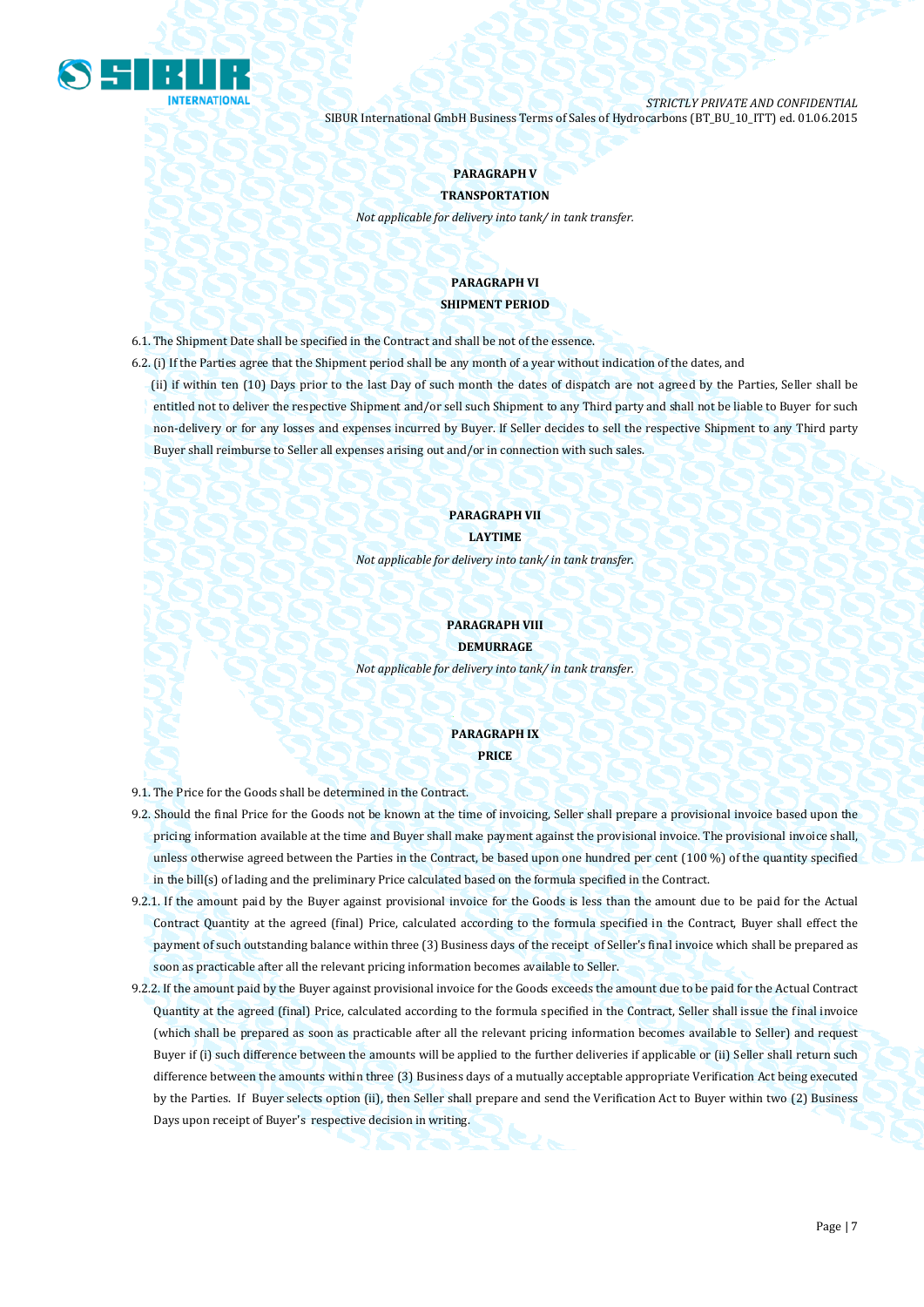

## **PARAGRAPH X**

## **PAYMENT TERMS**

*Unless otherwise specified in this Business Terms general payment terms shall be in accordance with Part III ("GENERAL PAYMENT TERMS") of the General Conditions*

## **Section 10.1. Prepayment (advance payment)**

*This Section 10.1 applies to Contracts specifying Prepayment, unless the Contract provides otherwise*

## 10.1.1. Buyer shall pay for the Goods as follows:

- i. The Buyer shall pay one hundred per cent (100%) of the amounts specified in Seller's proforma invoice in advance of delivery within five (5) Business Days after the date of the invoice but no later than three (3) Business Days prior to the Goods' dispatch by the Manufacturer as indicated in the invoice.
- ii. Buyer shall pay by wire transfer and without deduction or setoff into Seller's bank account and Buyer shall indicate the number and the date of the Contract/Amendment and proforma invoice number in the payment reference .
- iii. If the amount paid by Buyer as Prepayment for the Goods is less than the amount due to be paid for the Actual Contract Quantity or the Actual Monthly Quantity (as the case may be) Buyer shall pay the outstanding balance within five (5) Days of Seller's invoice for the balance.
- iv. If the amount paid by Buyer as Prepayment for the Goods exceeds the amount due to be paid for the Actual Contract Quantity or the Actual Monthly Quantity (as the case may be) the Parties shall mutually agree whether (i) the difference will be applied to future Shipments, if applicable or (ii) the Seller shall return such difference between the amounts within five (5) Business Days of the signing of the Verification Act by the Parties.

## **Section 10.2. Post payment**

*This Section 10.2 applies to Contracts specifying Post payment***,** *unless the Contract provides otherwise*

- 10.2.1 Buyer shall pay one hundred per cent (100%) of the amounts specified in Seller's invoice not later than the date specified in the Contract.
- 10.2.2 Partial payments shall be allowed, subject to subsection10.2.1 above.

## **Section 10.3. Letter of Credit**

## *This Section 10.3 applies to Contracts specifying Letter of Credit, unless the Contract provides otherwise*

- 10.3.1 Issuance of the Letter of Credit. Buyer shall procure issuance of the Letter of Credit within five (5) Business Days from the Longstop date in accordance with these Business Terms and the Contract.
- 10.3.2 Validity period of the Letter of Credit. The validity period for the Letter of Credit shall cover the payment period in the Contract plus thirty (30) Days, provided, however, that the total minimum validity period shall be no less than ninety (90) Days. Buyer shall procure that the validity period of the Letter of Credit shall be extended if a Force Majeure Event extends the payment period under the Contract.

## 10.3.3 Documents

Buyer shall procure that:

(a) the only documents required to be presented by Seller to collect under the Letter of Credit shall be the following:

- i. Seller's invoice (fax or email copy); and
- ii. Certificate of ITTT;
- (b) documents prepared in Russian are acceptable; and
- (c) minor mistakes and misprints in the documents are acceptable.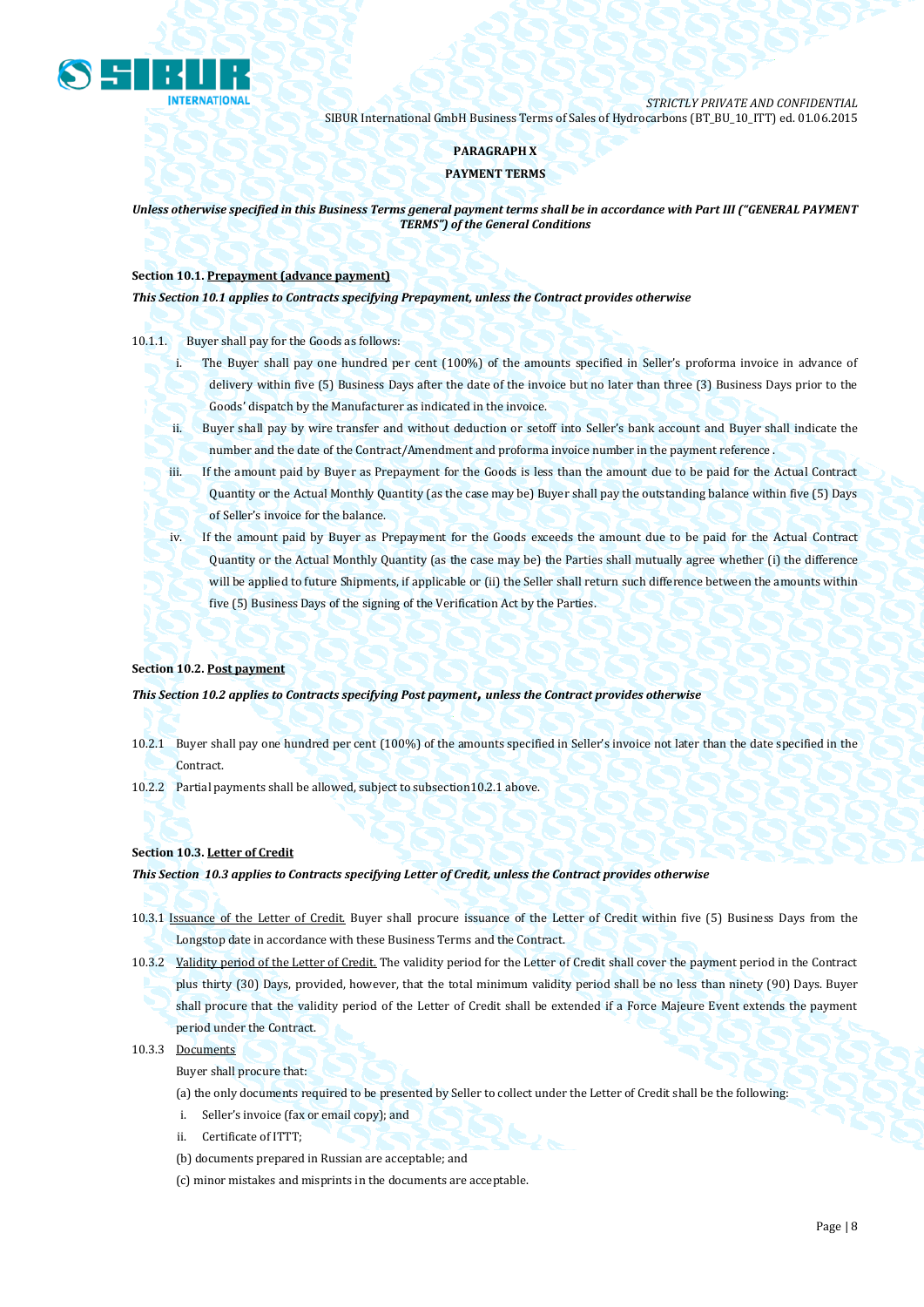

## 10,3.4 Letter of Credit Conditions

The payment for the Goods shall be effected by Buyer as follows:

- i. Buyer shall procure issuance in favour of Seller an irrevocable and divisible Letter of Credit payable at sight in strict accordance with the terms and from a bank and in a form confirmed in writing by Seller but in any case prior to the dispatch of Goods;
- ii. Buyer shall provide Seller with the draft of such irrevocable Letter of Credit for Seller's preliminary written approval;
- iii. Expenses in connection with the opening, amendment and utilisation of the Letter of Credit shall be paid by Buyer; and
- iv. The Letter of Credit shall be issued in the amount of one hundred and ten per cent (110%) of the Price multiplied by the Shipment quantity of the Goods to be delivered.

### **Section 10.4. Security of the Buyer's Payment Obligations**

*This Section 10.4 applies to Contracts specifying the Security of the Buyer's payment obligations*

### 10.4.1 **Stand-by Letter of Credit**

a)Issuance of Stand-by-Letter of Credit. The Buyer shall procure the issuance of a Stand-by Letter of Credit within five (5) Business Days from the Longstop date in accordance with these Business Terms and the Contract.

- b) Validity period. The validity period for the Stand-by Letter of Credit shall be ninety (90) Days.
- c)Stand-by-Letter of Credit procedure. If Buyer fails to pay one hundred per cent (100%) of the amount specified in Seller's invoice within the time specified in the Contract the Seller may immediately look to the Stand-By Letter of Credit against the presentation by Seller to Seller's bank (as specified in Seller's invoice) of the following documents:
- i. Seller's (Beneficiary) letter with the following statements (telex, fax or email acceptable):
	- the Seller has delivered the Goods in conformity with the Contract and these Business Terms and the invoice has been sent to the Buyer; and
		- payment of Seller's invoice for delivery of the Goods is properly due to the Seller, and such payment has not been made to the Seller by the Buyer within the terms of the Contract;

ii. copy of the Seller's invoice (telex, fax or email acceptable);

iii. Certificate of ITTT (telex, fax or email acceptable).

d) Stand-by Letter of Credit Conditions. Buyer shall pay for the Goods as follows:

**i.** Buyer shall procure issuance in favour of the Seller an irrevocable Stand-By Letter of Credit payable in accordance with the terms and from a bank and in a form confirmed in writing by Seller but in any case prior to the Goods' dispatch.

**ii.** The Stand-By Letter of Credit shall be issued for the amount of one hundred and ten per cent (110 %) of the Planned Contract Quantity or the Planned Monthly Quantity (as the case may be) and shall be valid for a period specified in the Contract. Buyer shall procure the extension of the validity period of the Stand-by Letter of Credit to the extent that the payment period is extended by a Force Majeure Event.

**iii.** Buyer shall provide Seller with a draft of such Stand-By Letter of Credit for Seller's preliminary written approval.

**iv.** Expenses in connection with the opening, amendment and utilisation of the Stand-By Letter of Credit shall be paid by Buyer.

**v.** Any and all costs, loss or damage incurred by Seller as a result of Buyer's failure to comply with this Section shall be for Buyer's account and Seller shall indemnify Seller and hold it harmless against all such costs, loss and damage.

#### 10.4.2**Parent company guarantee**

Upon Seller's request, Buyer shall provide Seller with, and shall procure delivery to Seller of, Buyer's parent company guarantee securing the performance of all the Buyer's obligations under the Contract (including these Business Terms and the General Conditions) in the form at Annex 2 hereto. Such guarantee shall be provided within ten (10) Business Days after Seller's request and shall be in writing, in a form satisfactory to the Seller and issued for the term of the Contract plus six (6) months. If Buyer has no parent company satisfactory to Seller, the guarantee may be issued by an Affiliate(s) or other third party(ies) as agreed with Seller.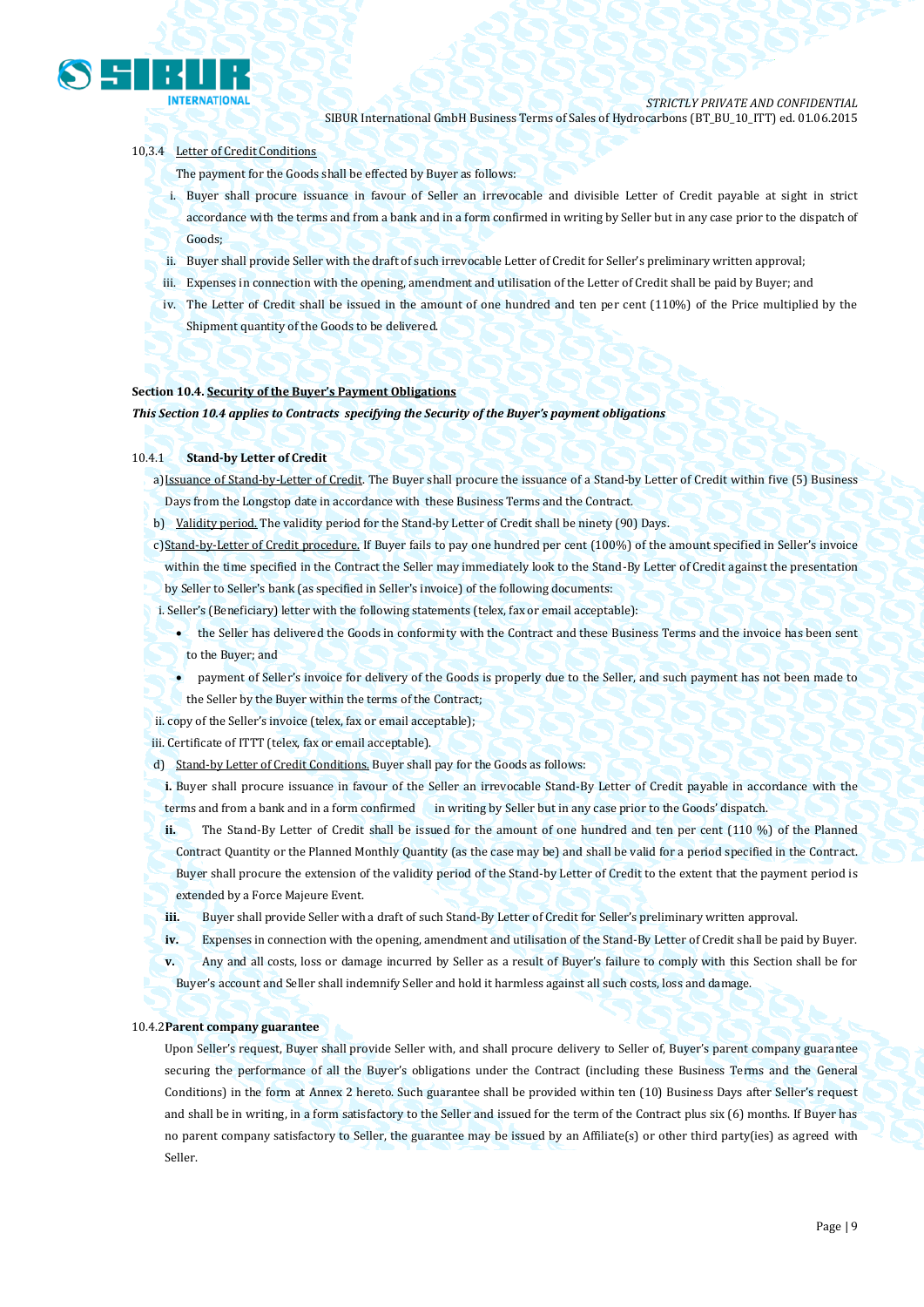

Seller is not obliged to deliver the Goods until the requested guarantee is duly furnished and Buyer shall reimburse to Seller upon demand any and all related costs in connection with such delay. If Buyer delays the provision of the guarantee for more than ten(10) Business Days, Seller is entitled to terminate the Contract by written notice to Buyer.

## 10.4.3**Bank guarantee**

The Buyer shall provide Seller with an irrevocable and unconditional bank guarantee issued in favour of Seller and securing the performance of all of Buyer's obligations under the Contract. The bank guarantee shall be provided within ten (10) Business Days after the date of signing of the Contract and shall be issued for an amount and by a bank previously confirmed in writing by Seller but in any case prior to the Goods' dispatch. The bank guarantee shall be issued for the term of the Contract plus thirty (30) calendar days and shall be transferred by SWIFT or other interbank communications system via the bank of the Seller. Buyer shall procure issuance of and any amendment to the bank guarantee at its own expense.

Seller is not obliged to supply the Goods until the requested bank guarantee is duly furnished and the Buyer shall pay to Seller any and all related costs in connection with such delay. If the Buyer delays the provision of the bank guarantee for more than ten (10) Business Days, Seller may elect, at its own discretion, either to (di) change the payment terms of the Goods to Prepayment (Section 10.1. hereof), or (ii) suspend the performance of the Contract, or (iii) unilaterally terminate the Contract. Such suspension and/or termination shall not entitle the Buyer to claim for liquidated damages.

#### 10.4.4**Reinstatement of Guarantee**

If any guarantee, including but not limited to bank guarantee, of a parent company or of any other third party(ies) specified in the subsection 10.4.3. hereof and/or the Letter of Credit, and/or the Stand-by Letter of Credit, which were provided by the Buyer to the Seller in accordance herewith, ("Guarantees") ceases or threatens to cease to be effective and/or valid due to Sanctions, bankruptcy, insolvency, reorganization, liquidation, revocation of a licence or similar proceedings in respect of bank, parent company or any other third party(ies) specified in the subsection 10.4.2. hereof, and/or for any other reason, not related to the Seller, prior to the term herein stipulated, the Buyer shall procure the reissuance ofsuch Guarantee in compliance herewith, promptly but not later than ten (10) Days from the occurrence of any event indicated in this Section. Where Buyer fails to procure reinstatement of any Guarantee within the specified term, Seller is entitled upon written notice to Buyer to suspend performance of all and any obligations hereunder until the new Guarantee is provided, and/or cancel and/or resell or otherwise dispose of the Goods to any third party. Seller shall be not liable for such suspense of the obligation's(s') performance, and/or cancellation, and/or resale and any other disposal of the Goods. Buyer may not make any claims in connection with such acts of the Seller notwithstanding anything to the contrary herein and in the applicable Law.

In any case the Buyer shall reimburse to the Seller within seven (7) days from receipt of a written demand all and any costs, charges, expenses and losses, including related to storage, transport, resale and disposal of the Goods, demurrage incurred by the Seller in connection with non-performance or improper performance of obligation for the Guarantee's/Guarantees' reissue by the Buyer.

## **PARAGRAPH XI RESPONSIBILITIES OF THE PARTIES**

#### 11.1. **Delivery liquidated damages**

a. For each full Week of delay in Seller's delivery ofs the Goods commencing thirty (30) Days after the latest date within the Shipment period as specified in the Contract, the Buyer shall be entitled to demand liquidated damages from the Seller for such delivery delay in the amount equal to 0.1% (one tenth of one per cent) of the Price for the late delivered Goods per Day, up to a maximum of 10% (ten per cent) of the Price for the late delivered Goods.

b. The Parties acknowledge and agree that in no event shall the Seller be considered to be in breach under the Contract due to any late delivery and the Buyer shall not be entitled to liquidated damages until the Seller is at least more than 30 (thirty) Days late under the terms and conditions specified in the Contract. The Seller shall not be liable to the Buyer in liquidated damages for delay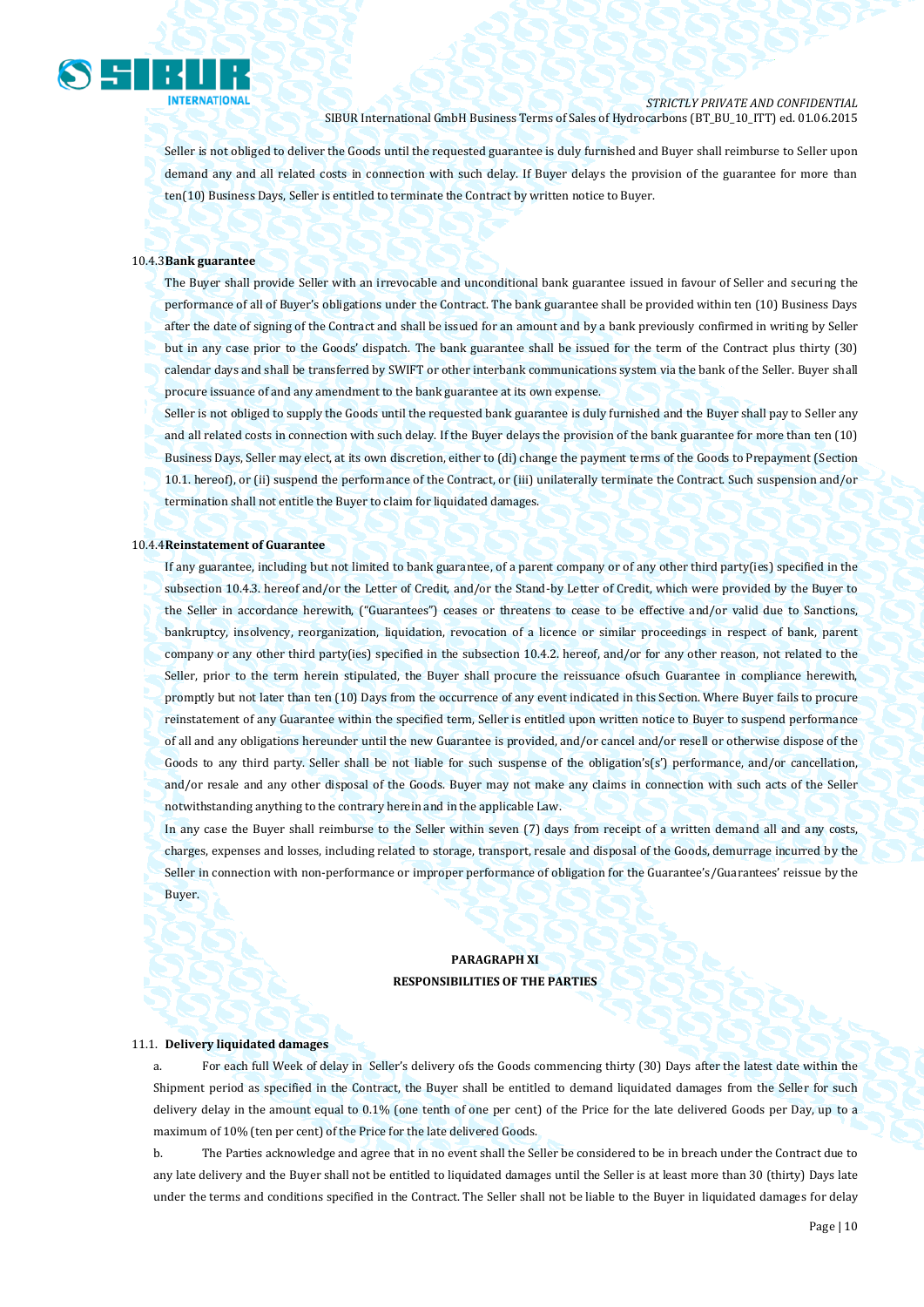

caused by a Force Majeure Event, failure or default on the part of the Buyer, or where the Seller is entitled to delay delivery pursuant to the terms of the Contract.

c. The Parties acknowledge and agree that in no event shall the Seller be considered to be in breach under the Contract due to any late delivery or non-delivery of the Goods and the Buyer shall not be entitled to claim any losses, or liquidated damages, or any other claims in case of the planned Manufacture production capacity repair; provided that the Seller shall notify the Buyer of such

repair not later than one week prior to the month when the repair is planned. The Parties acknowledge and agree that Seller's notification of the repair is enough and sufficient evidence and confirmation of the planned repair.

d. THE LIQUIDATED DAMAGES SET FORTH HEREUNDER TOGETHER WITH THE RIGHT OF TERMINATION SET OUT IN SECTION 12.3. HEREOF SHALL BE THE BUYER'S SOLE AND EXCLUSIVE REMEDIES FOR ANY LATE DELIVERY OF ANY GOODS OR PART THEREOF AND THE SELLER SHALL HAVE NO FURTHER LIABILITY WHATSOEVER, WHETHER IN CONTRACT, TORT (INCLUDING NEGLIGENCE OR STRICT LIABILITY).

- 11.2. **Interest for late payment.** In case the Buyer fails to comply with the terms of the payment set out in the Contract the Buyer shall pay to the Seller interest at the lesser of (i) one month LIBOR plus 4% (four per cent) per annum of the outstanding amount or (ii) the maximum allowed by applicable Law.
- 11.3. **Suspension.** If the conditions or terms of payment are breached by the Buyer the Seller may, at the Seller's option, either suspend delivery of the Goods to the Buyer or unilaterally terminate the Contract. Such suspension shall not constitute a delay for the purposes of liquidated damages.
- 11.4. **Late acceptance.** In the event that the Buyer fails or refuses to accept delivery of the Goods or any part thereof (i.e. have not commenced the accepting and unloading/loading of the Goods as the case may be; or furnished the Seller with explanation of delay and further instructions as regards the Goods satisfactory for the Seller); provided that such Goods have been delivered in accordance with the terms of the Contract, without prejudice to the Seller's other rights under the Contract or the applicable Law, the Seller is entitled to pass the Goods to a proximate logistic company or keeper at the Buyer's risk and expense of which the Buyer shall be notified within reasonable time. The Seller is entitled to exercise its right hereunder irrespective of whether the title to the Goods has passed to the Buyer under the Contract or not. The quantities of the Goods passed confirmed by such a logistic company or keeper shall be deemed as due confirmation of the quantities of the Goods delivered by the Seller; the term for quality claims for the Goods specified in Section 2.7 hereof shall commence as of the expiration of the laytime. The Seller shall be entitled to claim without limitation all and any transport and/or insurance cancellation costs, storage costs, additional transport costs, customs duties and other similar or related costs and all expenses arising out of or in connection with such late acceptance from the Buyer till the moment when the Goods are taken by the Buyer.
- 11.5. **The Seller's disposal rights.** In the event that the Buyer (or the Buyer's authorized representative, or the Buyer's Carrier, etc.) fails or refuses to accept delivery of the Goods or any part thereof within 5 (five) Days of the due date mutually agreed by the Parties, entirely without prejudice to the Seller's other rights under the Contract or the applicable Law, the Seller shall at its sole discretion be entitled to sell the quantity of the Goods which were not taken by the Buyer. The Seller is entitled to exercise its right hereunder irrespective of whether the title to the Goods has passed to the Buyer under the Contract or not. The Seller is also entitled either (i) to demand the Buyer to reimburse all Seller's costs of sale including, without limitation, storage costs, additional transport costs, customs duties, and other similar or related reasonable costs and expenses together with any difference in the price obtained for the Goods when compared to the Price of the Goods set out in the Contract; or (ii) to deduct the amount of the received advance payment (applicable to the prepayment) for the damages incurred by the Seller as a result of such refusal; after calculating the damages the remaining part of the advance payment shall be either returned to the Buyer or offset against further Shipments.

#### 11.6. **Limitation of liabilities**

a. UNDER NO CIRCUMSTANCES SHALL EITHER PARTY BE LIABLE WHETHER IN THE CONTRACT, IN TORT (INCLUDING GROSS NEGLIGENCE), UNDER ANY WARRANTY OR OTHERWISE, FOR ANY INDIRECT, SPECIAL, INCIDENTAL OR CONSEQUENTIAL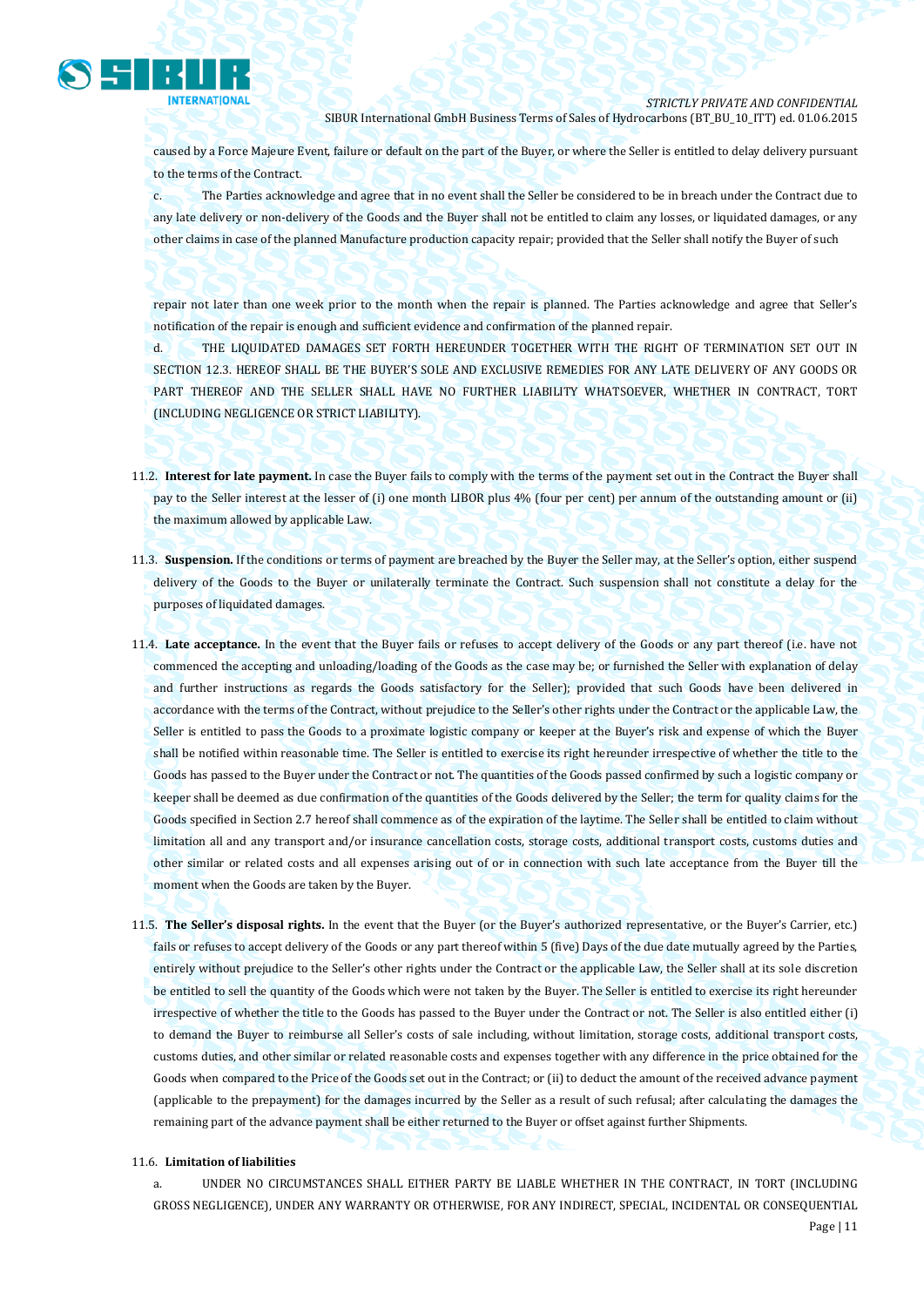

DAMAGES OR FOR EXEMPLARY OR PUNITIVE LOSSES OR DAMAGES, OR ANY LOSS OF PROFITS (SAVE IN RELATION TO SELLER'S LOSS OF PROFIT ARISING FROM THE BUYER'S FAILURE OR REFUSAL TO TAKE OR ACCEPT DELIVERY OF THE GOODS OR ANY PART THEREOF CONTRARY TO THE TERMS OF THE CONTRACT) OR REVENUES, OR ANY COST OF LABOR, RESULTING FROM OR ARISING OUT OF OR IN CONNECTION WITH THE GOODS OR SELLER'S PERFORMANCE UNDER, OR BREACH OF, THE CONTRACT, EVEN IF THE PARTIES HAVE BEEN ADVISED OF THE POSSIBILITY OF SUCH DAMAGES. EACH PARTY SHALL UNDERTAKE ITS BEST EFFORTS TO MITIGATE ITS LOSSES.

b. FOR THE AVOIDANCE OF DOUBT, EITHER PARTY MAY SEEK TO RECOVER FROM THE DEFAULTING PARTY ANY ACTUAL DIRECT DAMAGES INCURRED AS A RESULT OF THE DEFAULTING PARTY'S BREACH OF CONTRACT (INCLUDING, BUT NOT LIMITED TO, REASONABLE ATTORNEYS' FEES AND COSTS); PROVIDED, HOWEVER, THAT NOTWITHSTANDING ANYTHING CONTAINED HEREIN, TO THE FULL EXTENT PERMITTED BY APPLICABLE LAW, IN NO EVENT SHALL THE SELLER'S LIABILITY IN CONNECTION WITH THE GOODS OR THE CONTRACT EXCEED THE TOTAL GOODS VALUE (INCLUDING, BUT NOT LIMITED TO TRANSPORTATION COSTS, STORAGE COSTS, ETC.) PAID TO THE SELLER BY THE BUYER FOR THE GOODS.

c. UNDER NO CIRCUMSTANCES SHALL THE SELLER BE LIABLE FOR THE BUYER'S LOSS OF PROFIT, NON RECEIPT OF REVENUE, BUSINESS INTERRUPTIONS, THE SUSPENSION OF COMMERCIAL ACTIVITIES, OR FOR ANY INDIRECT LOSS IRRESPECTIVE OF ITS CHARACTER AND REASON.

d. BOTH PARTIES ACKNOWLEDGE AND AGREE THAT THE EXCLUSIVE REMEDIES AND LIMITATIONS OF LIABILITIES SET FORTH HEREIN WERE BARGAINED FOR ON AN EQUAL FOOTING AND ARE CONDITIONS OF THE CONTRACT.

e. NOTHING IN THE CONTRACT SHALL LIMIT OR EXCLUDE THE LIABILITY OF EITHER PARTY FOR DEATH OR PERSONAL INJURY RESULTING FROM ITS NEGLIGENCE OR FOR FRAUDULENT MISREPRESENTATION.

f. Adverse Weather. The Parties shall not be liable for delay caused by adverse weather. Notwithstanding the customary rules at the Place of Destination the Parties agree to evenly split losses caused by the adverse weather conditions and beyond the insurance coverage or other compensation from third parties.

## **PARAGRAPH XII DURATION**

12.1. The Contract shall come into effect on the Effective Date and, subject to observance of Sections 12.2-12.3. hereof shall continue in force until all obligations have been fulfilled (unless earlier terminated hereunder or the Parties agreed otherwise in writing) and in the part of payments – until such time that same are made in full.

## 12.2. **Buyer's default**

a) The Seller may, at its sole discretion and in addition to any other legal remedies it may have, upon giving written notice to the Buyer suspend all deliveries under the Contract and/or unilaterally terminate the Contract where:

- i. the Buyer is in breach of any condition of the Contract;
- ii. delivery or unloading of the Goods is delayed due to any cause(s) attributable to the Buyer and such delay is not excused by any other provision of the Contract;
- iii. loading or unloading of the Goods is delayed by more than 10 (ten) hours after the NOR has been tendered due to reasons attributable to the Buyer;
- iv. the Buyer or its parent company commences, or becomes the subject of, any bankruptcy, insolvency, reorganization, administration, liquidation or similar proceeding or is in the Seller's reasonable opinion expected to be unable or unwilling to pay its debts as the same become due;
- v. the Buyer or its parent company ceases or threatens to cease to function as a going concern or conduct its operations in the normal course of business;
- vi. a creditor attaches or takes possession of all or a substantial part of the assets of the Buyer or its parent company; or
- vii. if applicable, the Buyer delays the provision of the parent company guarantee or other security of its obligations as provided in the Contract for more than 10 (ten) Business Days.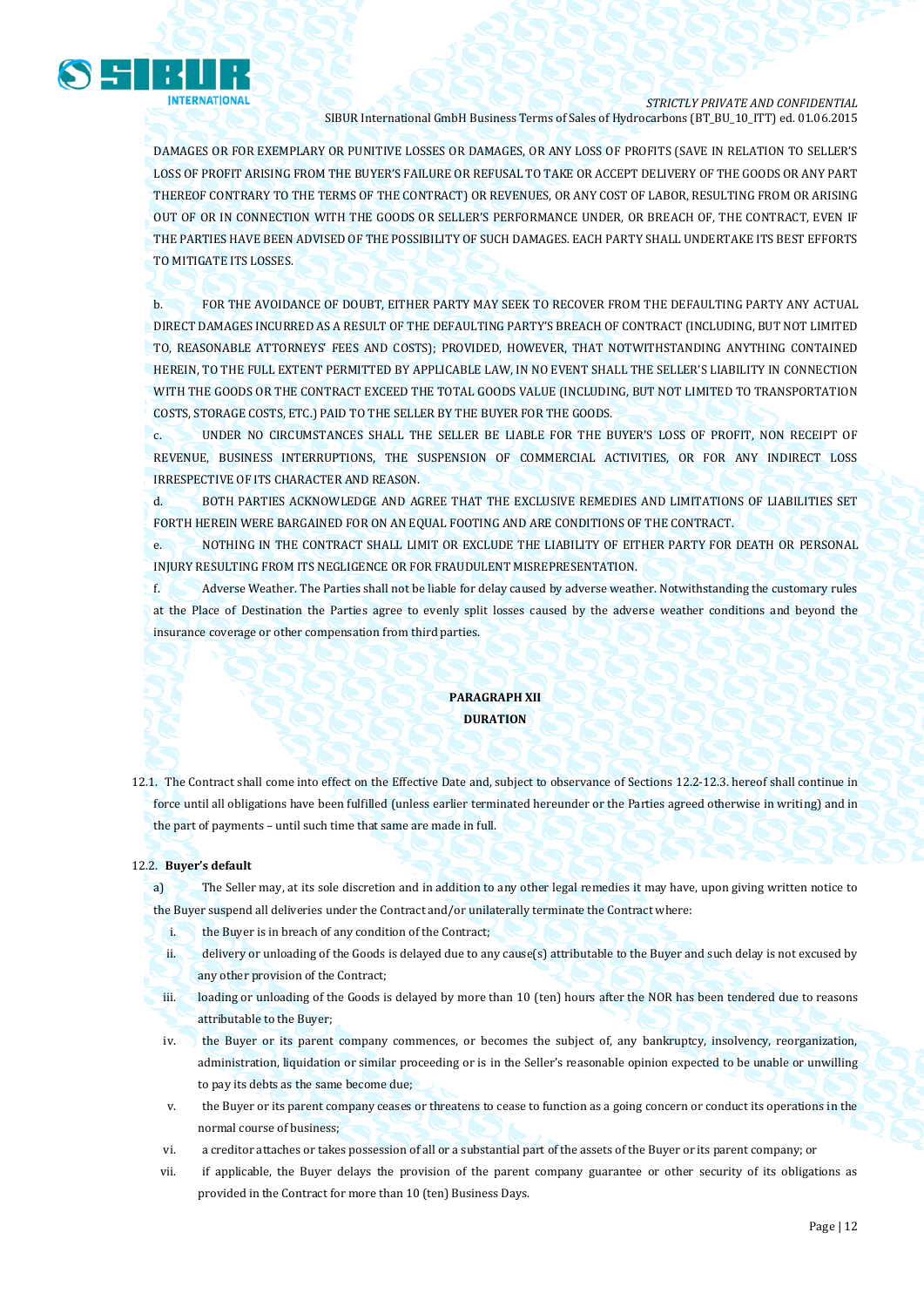

b) Where the Seller suspends delivery of the Goods due to any of the events referred to under the Section 12.2. a) hereof, the Seller may, so long as such event is continuing, at any time unilaterally terminate the entire Contract.

c) Where, pursuant to the provisions of Section 12.2. hereof, the Seller, under the Contract providing for multiple Shipments, temporarily suspends the delivery of the Shipment and then decides to resume delivery of the Shipments under the Contract, the Seller may cancel the suspended delivery of Shipment and shall be under no obligation to make up for any quantity of the Goods that would have been delivered to the Buyer but for such suspension.

d) Where the Contract provides for multiple Shipments then the rights given to the Seller in the Section 12.2. hereof, apply to all such Shipments where the Seller is allowed to terminate in respect of one Shipment, then it is entitled to terminate all the remaining Shipments.

e) Any termination of the Contract by the Seller shall be without prejudice to the rights and obligations of each Party as accrued on the date of termination.

#### 12.3. **Seller's default**

a) The Buyer may at its sole discretion, and in addition to any other legal remedies it may have, upon giving notice to the Seller terminate the Contract, where the Seller, for any reason whatsoever, is in a material breach of any conditions of the Contract.

b) In relation to multiple Shipments under the Contract, the Buyer's right to terminate under this Section 12.3 hereof or otherwise, only applies to the Shipment in respect of which the Seller is in breach and not to future Shipments.

c) Any termination of the Contract by the Buyer shall be without prejudice to the rights and obligations of each Party as accrued at the date of termination.

12.4 In the event of termination of the Contract by either Party pursuant to the provisions of Section 12.2 or Section 12.3 hereof then, save where the Buyer has terminated only part of a multiple Shipments under the Contract, and in addition to any direct losses arising from the default or breach, the Party so terminating shall be entitled to claim damages from the Party in default as if the Party in default had failed to deliver or failed to accept, as the case may be, such quantity of the Goods as remained to be delivered under the Contract at the date of termination.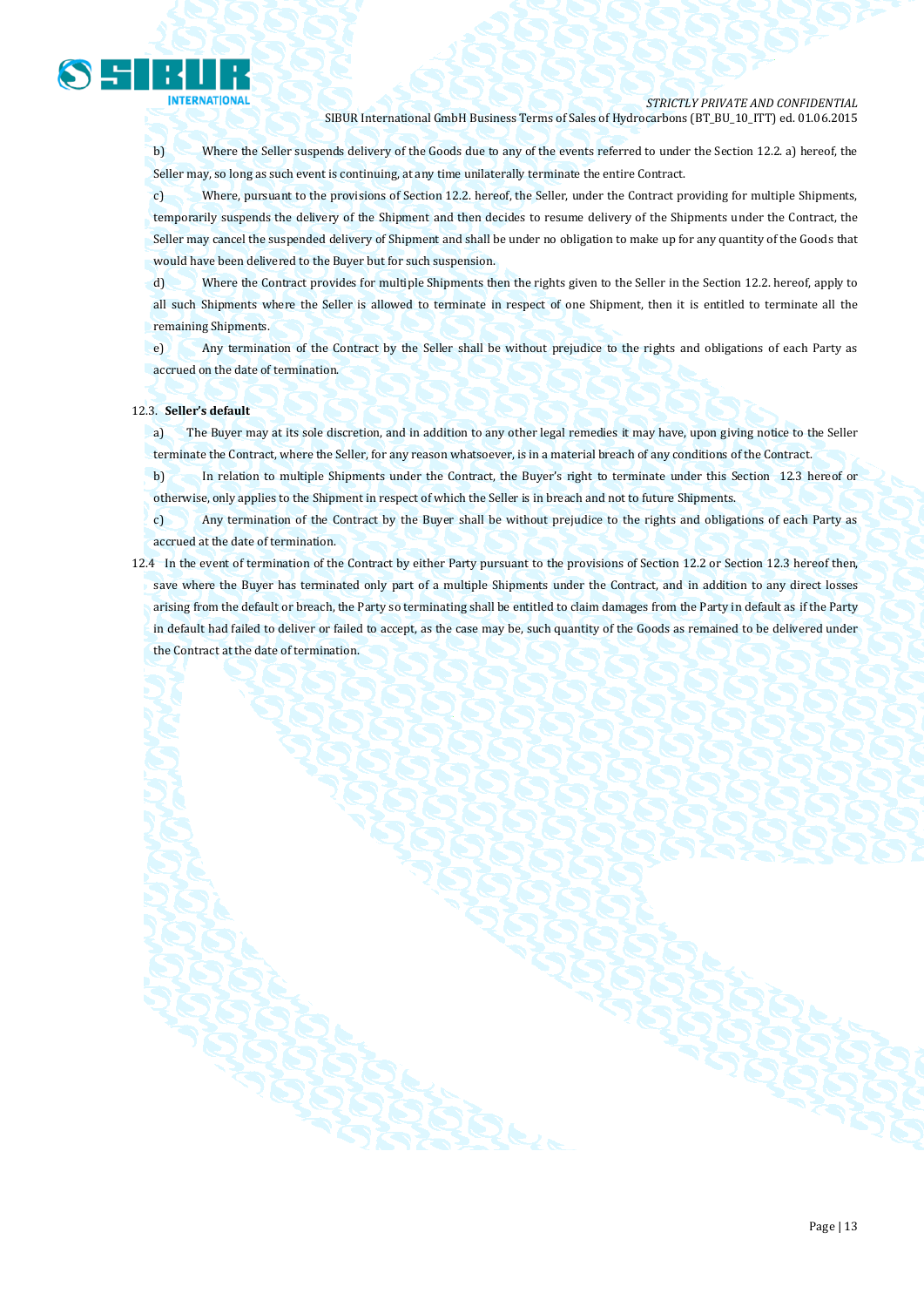

## *ANNEX 1*

## *CONTRACT (TEMPLATE)*

| <b>The Buyer</b>                                                                                                 | <b>The Seller</b>                                                                                                |
|------------------------------------------------------------------------------------------------------------------|------------------------------------------------------------------------------------------------------------------|
| [insert the name of the company], a company organized and<br>existing under the law of [insert the country name] | [insert the name of the company], a company organized and<br>existing under the law of [insert the country name] |
| with its registered legal address at [insert the address]                                                        | with its registered legal address at [insert the address]                                                        |
| represented by [insert the authorized person of the company]                                                     | represented by [insert the authorized person of the company]                                                     |
| acting on the basis of [insert]                                                                                  | acting on the basis of [insert]                                                                                  |
| Attn. to:                                                                                                        | Attn. to:                                                                                                        |
| Tel.                                                                                                             | Tel.                                                                                                             |
| FAX:                                                                                                             | FAX:                                                                                                             |
| $E-MAIL:$                                                                                                        | E-MAIL:                                                                                                          |

# **CONTRACT № [insert the number]**

## **Document Date [insert document date]: Place: [insert the place]**

| This Contract shall become effective from [Insert date when this Contract should take effect from] (the "Effective Date"), provided always<br>that no part of this agreement shall come into existence unless the Seller receives a copy of the counterpart of this Contract executed by<br>the Buyer within [insert] Business Days after the Document Date specified hereinabove (the "Longstop Date"). |             |                      |                                        |                                               |                                         |                         |                                         |
|----------------------------------------------------------------------------------------------------------------------------------------------------------------------------------------------------------------------------------------------------------------------------------------------------------------------------------------------------------------------------------------------------------|-------------|----------------------|----------------------------------------|-----------------------------------------------|-----------------------------------------|-------------------------|-----------------------------------------|
| I. GOODS                                                                                                                                                                                                                                                                                                                                                                                                 | II. QUALITY | <b>III. QUANTITY</b> | <b>DELIVERY</b><br>IV.<br><b>BASIS</b> | <b>V.TRANSP</b><br><b>ORTATION</b>            | VI.<br><b>SHIPMENT</b><br><b>PERIOD</b> | <b>VII. LAYTIME</b>     |                                         |
|                                                                                                                                                                                                                                                                                                                                                                                                          |             |                      |                                        |                                               |                                         |                         |                                         |
| VIII.<br>DEMURRAGE                                                                                                                                                                                                                                                                                                                                                                                       | IX. PRICE   | X. PAYMENT TERMS     |                                        | XI. RESPONSIBILITIES OF<br><b>THE PARTIES</b> |                                         | XII.<br><b>DURATION</b> | XIII.<br><b>COUNTERPA</b><br><b>RTS</b> |
|                                                                                                                                                                                                                                                                                                                                                                                                          |             |                      |                                        |                                               |                                         |                         |                                         |

|            | <b>BUSINESS TERMS</b>                                                                                                    |  |
|------------|--------------------------------------------------------------------------------------------------------------------------|--|
|            | This Contract is intended to be accompanied and supplemented by Business Terms [insert the number/name of the            |  |
|            | Business Terms] of SIBUR International GmbH ("Business Terms") which shall be accessed via the following link www.sibur- |  |
|            | int.com.                                                                                                                 |  |
|            | It is expressly agreed and acknowledged by the Buyer that the Business Terms are the integral part hereof and considered |  |
|            | incorporated into this Contract.                                                                                         |  |
| 3.         | THE BUYER HEREBY EXPRESSLY ACKNOWLEDGES AND CONFIRMS THAT THE BUSINESS TERMS WERE READ VERY                              |  |
|            | CAREFULLY, ACCURATELY AND PRECISELY AS THEY INCLUDE CERTAIN EXCLUSIONS, INCLUDING BUT NOT LIMITED TO,                    |  |
|            | LIMITATIONS OF LIABILITY CONDITIONS, ARBITRATION AGREEMENT AND CONFIRMATION PROCEDURE.                                   |  |
| 4.         | If there is any conflict, ambiguity or inconsistency between the terms and conditions of this Contract and the terms and |  |
|            | conditions of the Business Terms, the terms and conditions of this Contract shall prevail.                               |  |
|            |                                                                                                                          |  |
| The Buver: | The Seller:                                                                                                              |  |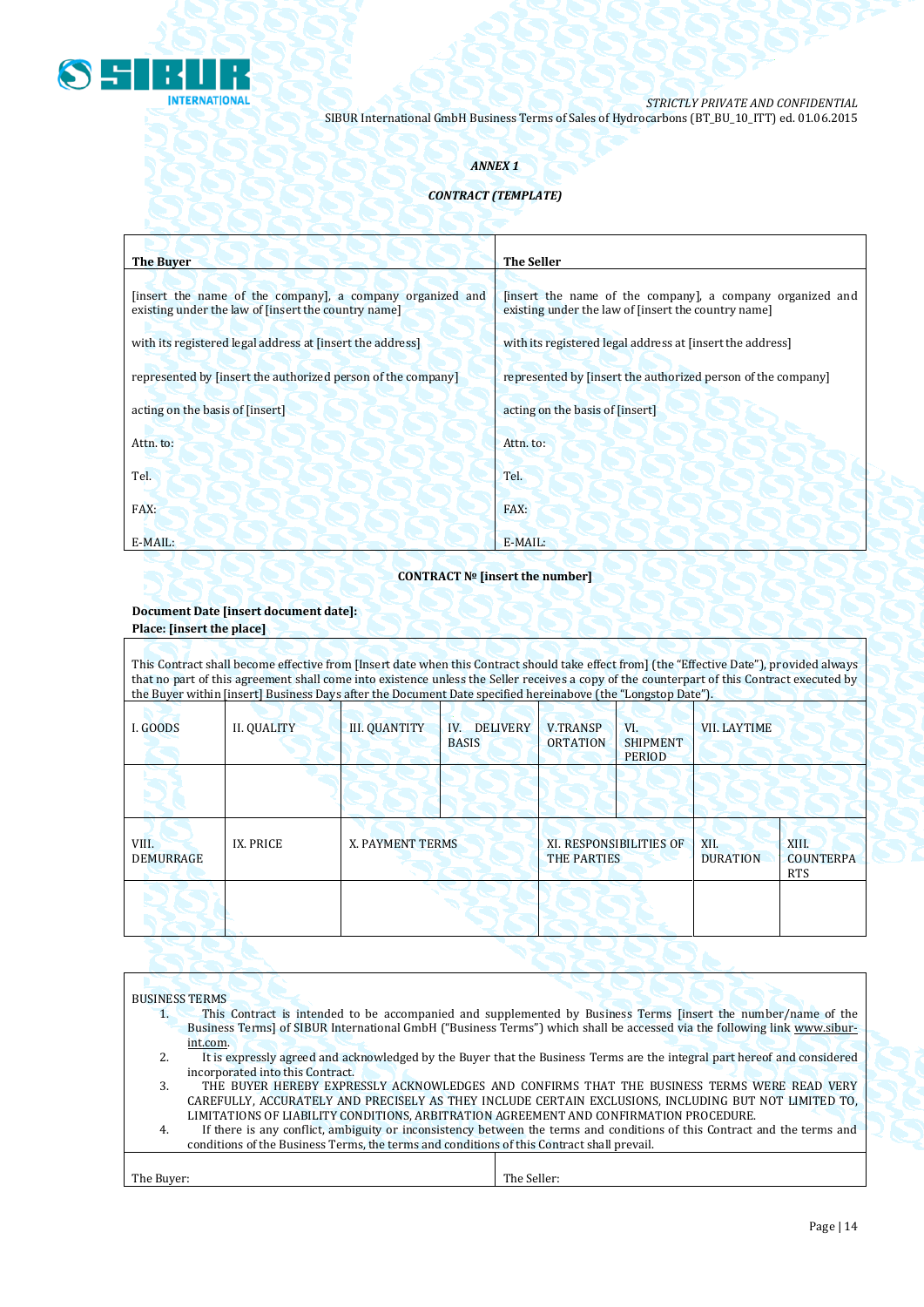

### *ANNEX 2*

## *GUARANTEE (TEMPLATE)*

### *GUARANTEE*

Signing Date: [ ] [ ]

THIS GUARANTEE (the "Guarantee") is made as a deed on the date written above (the "Signing Date")

BY:

 $\lceil$ , a company organised and existing under the laws of  $\lceil$ , with its office at  $\lceil$ , represented by,  $\lceil$ , acting on the basis of  $\lceil$ ("Guarantor"),

IN FAVOUR OF:

SIBUR International GmbH, a company organised and existing under the laws of Austria, with its registered legal address at Prinz-Eugen-Straße 8-10, A-1040 Vienna, Austria ("Seller", and, together with Guarantor, the "Parties", each being a "Party").

RECITALS:

WHEREAS, the Seller and  $\lceil \cdot \rceil$ , a company organised and existing under the laws of  $\lceil \cdot \rceil$ , with its registered legal address at  $\lceil \cdot \rceil$ (hereinafter referred to as the "Buyer"), entered into a Contract [ ] dated [ ] between the Seller, on the one hand and the Buyer, on the other hand (hereinafter referred to as the "Contract"); and

WHEREAS, the Guarantor has agreed to provide assurances for fulfilment of Buyer's payments and other obligations under and in connection with the Contract ;

NOW, THEREFORE, in consideration of the foregoing and for other good and valuable consideration, the receipt and sufficiency of which is hereby acknowledged, Guarantor hereby agrees as follows:

THIS GUARANTEE WITNESSETH as follows:

Guarantee. Guarantor hereby irrevocably, absolutely and unconditionally:

guarantees as primary obligor to Seller and not merely as surety only the full, complete and punctual performance by Buyer of all obligations, duties and undertakings of Buyer under the Contract, as may be amended or modified from time to time. Should Buyer fail to perform any of said obligations, Guarantor undertakes to and shall perform such obligations, or arrange performance thereof, in accordance with the terms of the Contract;

guarantees as aforesaid and without prejudice to the generality of the foregoing, the punctual payment by Buyer of any sums due by Buyer to Seller under or in respect of or pursuant to the Contract, as the Contract may be amended or modified from time to time, including (but not limited to) any claims or damages for breach thereof and together with any interest due thereon (collectively with the obligations referred to in paragraph (a) of this Clause, the "Guaranteed Obligations");

undertakes with Seller that whenever Buyer does not pay any amount when due under the Contract, Guarantor shall within [insert the period] business days after receiving a demand from Seller pay to Seller that amount as if it was the principal obligor. Should Guarantor default for any reason to pay the respective amount pursuant to Seller's request within the term specified above, Guarantor shall pay interest toSeller in the amount of one per cent (1%) of the outstanding unpaid amount per week;

indemnifies Seller immediately on demand against any costs, loss or liability suffered by Seller as a result of any Guaranteed Obligation being or becoming unenforceable, invalid or illegal. The amount of cost, loss or liability shall be equal to the amount which Seller would have been entitled to recover if such Guaranteed Obligations were enforceable, valid or illegal.

This Guarantee is a continuing guarantee and will extend to (i) the ultimate balance of sums payable by Buyer to Seller and/or (ii) the performance of the other Guaranteed Obligations by Buyer under the Contract, regardless of any intermediate payment or discharge in whole or in part.

Guarantee Absolute. The obligations of Guarantor hereunder shall not be affected by any act, omission, matter or thing which but for this provision might operate to release or otherwise exonerate Guarantor from Guarantor's obligations hereunder in whole or in part. The liability of the Guarantor under this Guarantee shall be absolute and unconditional irrespective of: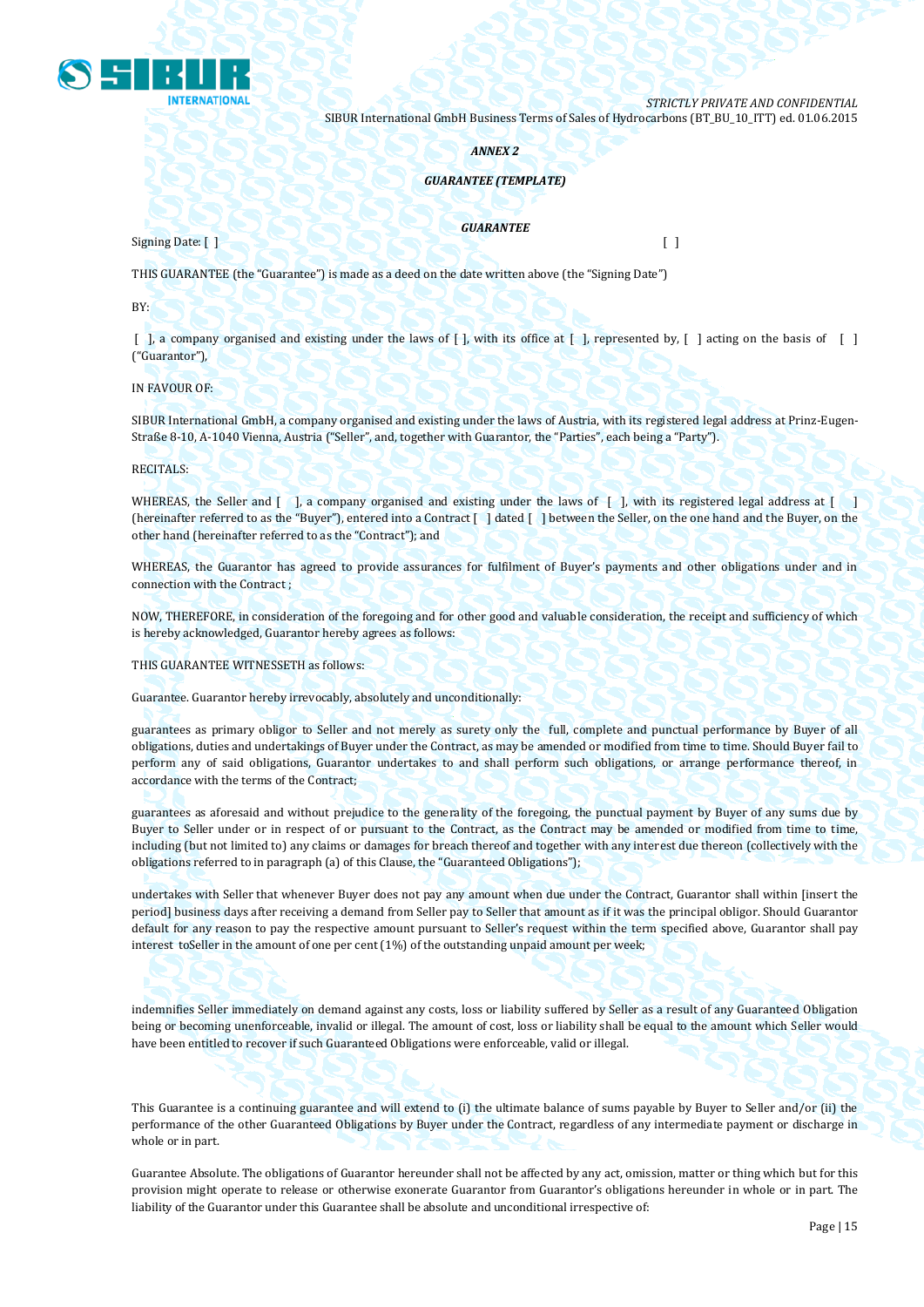

any lack of validity or enforceability of or defect or deficiency in the Contract or any other documents executed in connection with the Contract;

any modification, extension or waiver of any terms of the Contract;

any change in the time, manner, terms or place of payment of or in any other term of, all or any of the Guaranteed Obligations, or any other amendment or waiver of or any consent to departure from any agreement or instrument executed in connection therewith;

any failure, omission, delay, waiver or refusal by Seller to exercise, in whole or in part, any right or remedy held by Seller with respect to the Contract or any transaction under the Contract;

any change in the existence, structure or ownership of Guarantor or Buyer, or insolvency, bankruptcy, reorganisation or other similar proceeding affecting Buyer or its assets;

any other circumstance that might otherwise constitute a discharge,postponement, reduction, non-provability or other similar circumstance affecting any obligation of Buyer under the Contract or of Guarantor on respect of this Guarantee, other than payment in full and/or performance (as the case may be) of the Guaranteed Obligations; or

Guarantor's lack of awareness or notice of any of the foregoing.

The obligations of Guarantor hereunder are several from Buyer or any other person or entity, and are primary obligations concerning which Guarantor is the principal obligor. There are no conditions precedent to the enforcement of this Guarantee, except as expressly contained herein.

Guarantor agrees and acknowledges that any decision of any arbitral tribunal appointed in accordance with the Contract and/or any court in respect of or in connection with the Contract or any agreement reached between Buyer and Seller shall be binding on Guarantor as a party to this Guarantee.

This Guarantee shall continue to be effective or be reinstated, as the case may be, if at any time any payment of any of Guaranteed Obligations are annulled, set aside, invalidated, declared to be fraudulent or preferential, rescinded or must otherwise be returned, refunded or repaid by the Seller upon the insolvency, bankruptcy, dissolution, liquidation or reorganization of Buyer or any other guarantor, or upon or as a result of the appointment of an administrator, provisional liquidator, receiver, intervener or conservator of, or trustee or similar officer for, Buyer or any other guarantor or any substantial part of its property or otherwise, all as though such payment or payments had not been made.

Waiver. Guarantor hereby waives its right to be discharged by, or have a claim against Seller in respect of any amendment or supplement being made to the Contract and/or this Guarantee and agrees that this Guarantee shall not in any way be adversely affected or impaired by any time, indulgence, waiver, consent or any other concession granted to Buyer r and/or the Guarantor.

The Guarantor undertakes to Seller that Guarantor has not taken and will not take any security from Seller in respect of Guarantor's obligations hereunder. Any security taken by Guarantor in breach of this provision and all monies at any time received in respect thereof shall be held in trust for Seller as security for the obligations of Guarantor hereunder. Guarantor waives any defence or right arising by reason of any disability or lack of authority or power of Seller and shall remain liable hereunder if Seller, Buyer or any other party shall not be liable under the Contract for such reason.

Expenses. Guarantor agrees to pay on demand any reasonable costs, including reasonable legal fees, and other documented expenses incurred by Seller in enforcing Guarantor's payment obligations under this Guarantee.

Notices. All demands, notices and other communications provided for hereunder shall, unless otherwise specifically provided herein, be in English in writing and shall be addressed and delivered in person or by Federal Express, DHL (or other recognized international courier service requiring signature upon receipt) or by facsimile or email (as evidenced by a paper copy of such email) to the party receiving the notice at the address set forth below or at such address as may be designated by written notice, from time to time, to the other party. Such demands, notices and other communications shall be deemed effective upon receipt or, in the case of facsimile or email or other means of telecommunication, upon written confirmation of receipt by the other Party (such confirmation to be transmitted in person, by email or international courier as provided above). For purposes of notice, the addresses of the Parties shall be as follows:

If to the Seller: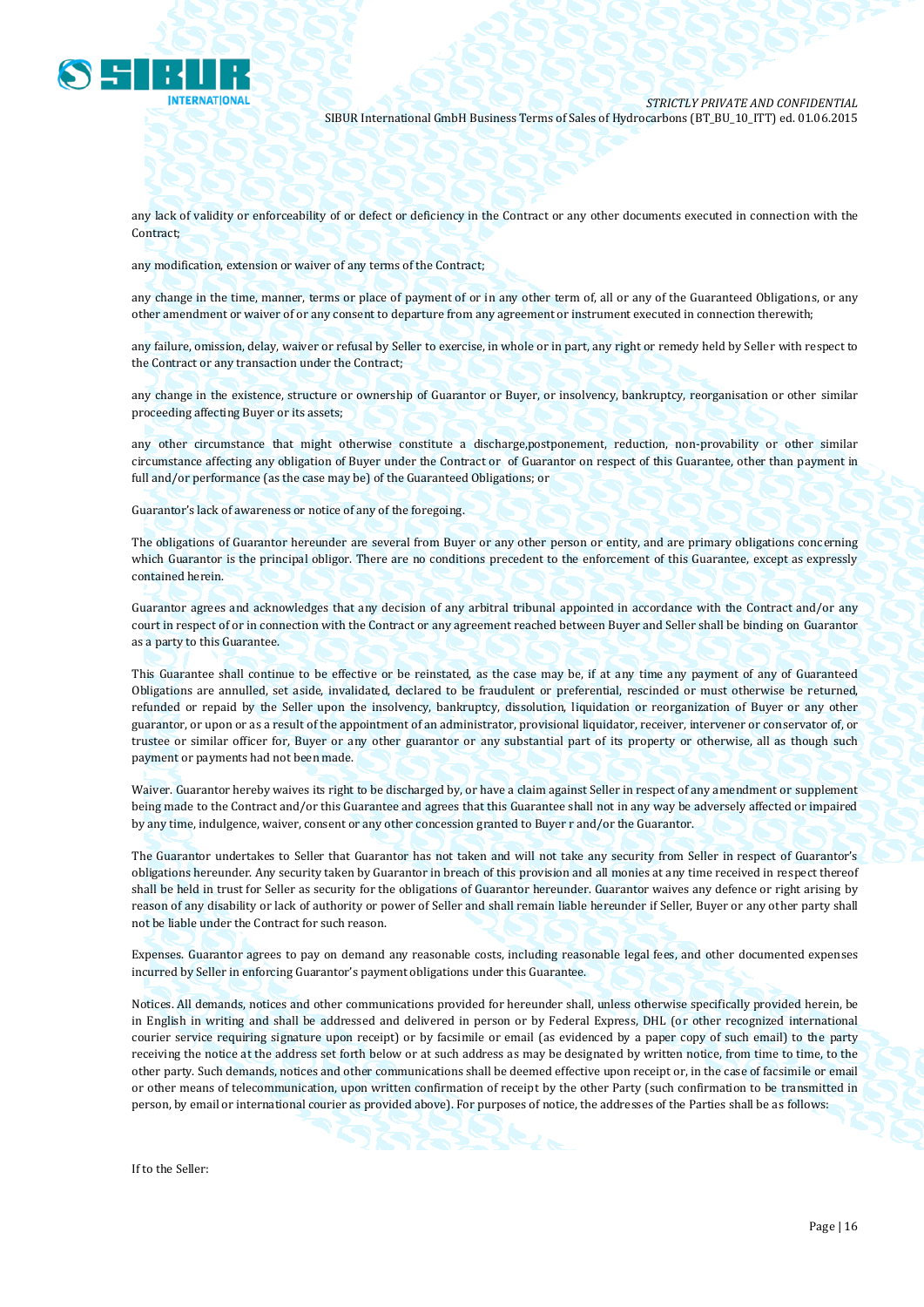

For the attention of: [insert]

Address: [insert]

Facsimile no.: [insert]

Email: [insert]

If to the Guarantor:

For the attention of: [insert]

Address: [insert]

Facsimile no.: [insert]

Email: [insert]

Demand and Payment. Any demand by Seller for performance hereunder shall be in writing and delivered to Guarantor pursuant to Clause 5 hereof, and shall (a) reference this Guarantee, (b) specifically identify Buyer and the Guaranteed Obligations to be paid and/or performed (as the case may be) and (c) set forth payment instructions in respect of any amount or amounts payable to Seller. There are no other requirements of notice, presentment or demand other than stated in this Guarantee.

Any payment to be made hereunder by Guarantor shall be made without set off or counterclaim save as hereinbefore provided and shall be made free and clear of, and without deduction for or on account of, any present or future taxes, duties, charges, fees, deductions or withholdings of any nature whatsoever and by whomsoever imposed.

Assignment; Successors and Assigns. The provisions of this Guarantee shall be binding on and inure to the benefit of Seller and its respective successors and permitted assigns. None of the Parties may assign its rights and/or delegate its obligations under this Guarantee to any third party without the other Parties' prior written consent, except that the Seller may assign this Guarantee to a third party without such consent and the assignee becomes the beneficiary of the right to require the performance of Guaranteed Obligations ("Permitted Assignment"). Guarantor acknowledges that if this Guarantee is assigned by Seller in connection with a Permitted Assignment, then this Guarantee shall continue in full and effect and Guarantor shall continue to guarantee the performance of Guaranteed Obligations to Seller's assignee on the terms of this Guarantee and, if requested by Seller, shall enter into a guarantee on the same terms as this Guarantee directly with Seller's assignee. Guarantor also acknowledges that if the Contract is assigned by Buyer in

accordance with the provisions of the Contract, then this Guarantee shall continue in full force and effect and Guarantor shall continue to guarantee the performance of Guaranteed Obligations in accordance with the Contract by Buyer's assignee on the terms of this Guarantee.

Applicable law and Arbitration. This Guarantee, andany non-contractual obligations arising out of or in connection with this Guarantee, shall be governed by and construed in accordance with the laws of England and Wales notwithstanding the choice of law rules of any jurisdiction and determined without reference to the principles of conflicts of laws. Any dispute arising out of or in connection with this Guarantee, including any question regarding its existence, validity or termination, shall be referred to and finally resolved by arbitration under the London Court of International Arbitration (LCIA) Rules, which Rules are deemed to be incorporated by reference into this Clause.

The number of arbitrators shall be three. Each Party shall nominate one arbitrator and the two appointed arbitrators shall appoint a third arbitrator who shall serve as the chairman of the arbitration tribunal. Unless otherwise agreed by the Parties, all arbitrators shall be fluent in English and have experience in acting as an arbitrator.

The seat, or legal place, of arbitration shall be London, England.

The language to be used in the arbitral proceedings shall be English.

The Parties undertake to keep confidential all awards in any arbitration, together with all materials in the proceedings created for the purpose of the arbitration and all other documents produced by another party in the proceedings not otherwise in the public domain -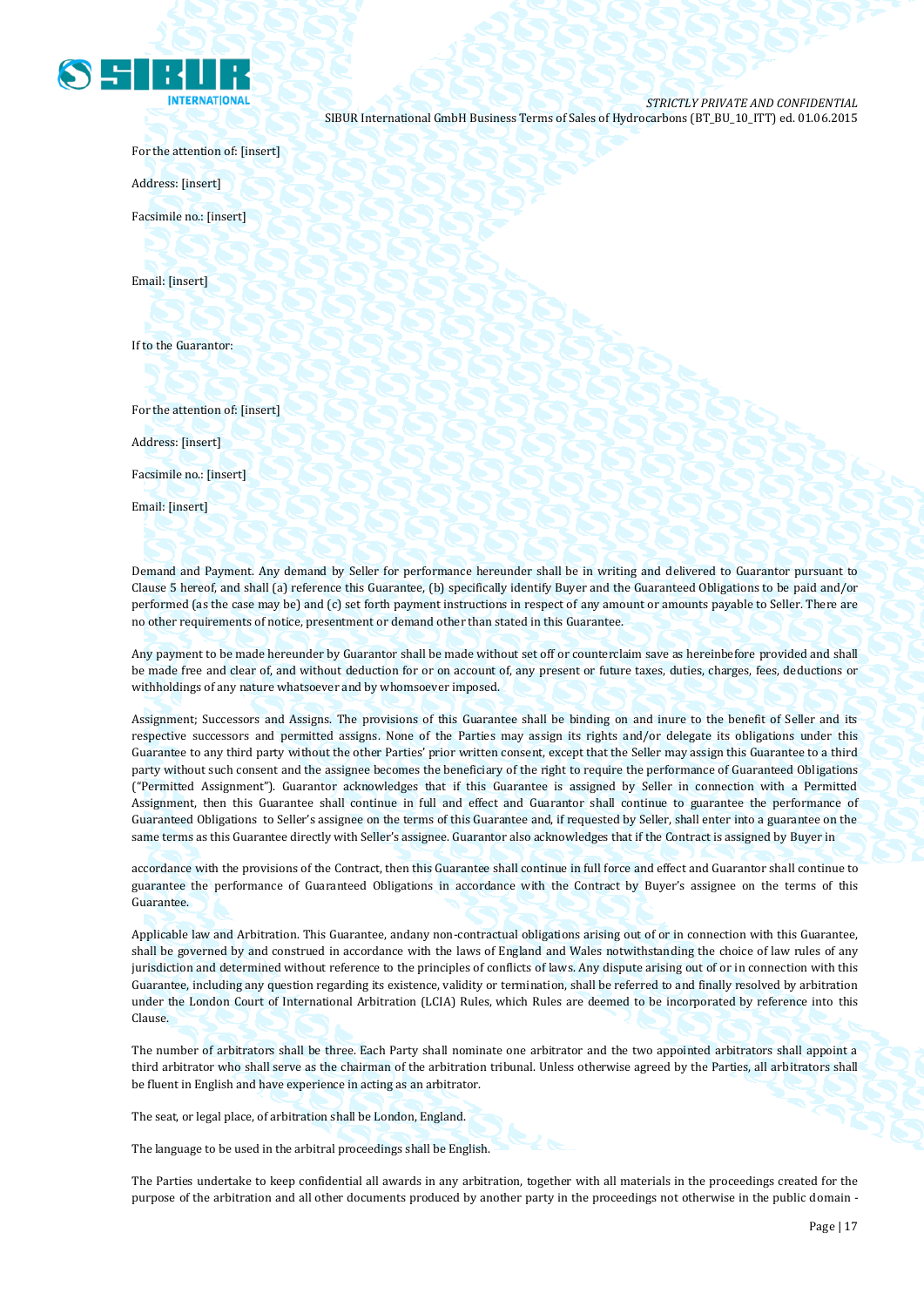

save and to the extent that disclosure may be required of a party by legal duty, to protect or pursue a legal right or to enforce or challenge an award in bona fide legal proceedings before a state court or other judicial authority.

By agreeing to arbitration in accordance with this Clause, the Parties agree that no competent court in any relevant jurisdiction will have the power to issue a pre-arbitral injunction, pre-arbitral attachment or other order in aid of the arbitration proceedings or the enforcement of any award.

Parties shall submit documents in English. Documents submitted in a language other than English shall be translated into English at the expense of the Party submitting the documents. Each Party shall have the right, at its sole cost and expense, to have an interpreter attend the arbitration hearings if it so chooses.

No Waiver; Remedies. No failure on the part of a Party to exercise, and no delay in exercising, any right hereunder shall operate as a waiver thereof, nor shall any single or partial exercise of any right hereunder preclude any other of further exercise thereof o the exercise of any other right. The remedies herein provided are cumulative and not exclusive of any remedies provided by the applicable law.

Validity. This Guarantee shall be deemed effective for all purposes as of the Signing Date . Except for any claim notified before the expiry date, this Guarantee and Guarantor's liability to Seller hereunder shall continue and remain in full force and effect until the date on which all the guaranteed sums have been paid in full and all of Buyer's obligations under the Contract have been performed in full.

Until Guarantor's liability to Seller expires pursuant to this Guarantee, Guarantor shall not enter into any transaction which would make this Guarantee unenforceable, delay its enforcement or have an adverse effect on its enforceability, including without limitation any agreement which prohibits Guarantor from performing its obligations hereunder, without Seller's prior written consent to such transaction that specifically references to this Clause 10.

Amendments. A written Amendment executed solely by Guarantor may extend the termination date of this Guarantee. No other amendment of this Guarantee shall be effective unless in writing and signed by Guarantor and Seller. Neither waiver of any provision of this Guarantee nor consent to any departure by either Party from the terms hereof shall in any event be effective unless such waiver shall be in writing and signed by other Party. Any such waiver shall be effective inly in the specific instance and for specific purpose for which it was given.

Severability. Each provision of this Guarantee is severable and distinct from the others. Seller and Guarantor intend that every such provision shall be and remain valid and enforceable to the fullest extent permitted by applicable law. If any such provision is or at any time becomes to any extent invalid, illegal or unenforceable under any enactment of rule of applicable law, it shall to that extent be deemed not to form part of this Guarantee but (except to that extent in the case of that provision) it and other provisions of this Guarantee shall continue in full force and effect and their validity, legality and enforceability shall not be thereby affected or impaired.

Headings, References and Usage of Terms. This Guarantee is executed in the English language. All capitalised terms used, but not defined, in this Guarantee but defined in the Contract shall have the respective meanings set forth in the Contract. In this Guarantee, the singular shall include the plural and vice versa . The terms "herein" and "hereunder" and similar terms shall be interpreted to refer to this entire Guarantee.

The Guarantor's warranties and representations. The Guarantor warrants and represents that:

The Guarantor is a company duly organised, validly existing and in good standing under the laws of the country of its incorporation. The Guarantor has all requisite corporate power and authority to carry on its business as presently conducted and as proposed to be conducted. Guarantor is duly qualified to transact business and is in good standing in each jurisdiction in which it operates it business;

All corporate action required to be taken by Guarantor in order to authorise Guarantor to enter into this Guarantee, and to perform its obligations hereunder, has been taken. All action on the part of the officers of Guarantor necessary for the execution and delivery of this Guarantee, the performance of all obligations of Guarantor under this Guarantee have been taken. This Guarantee, when executed and delivered by Guarantor, shall constitute valid and legally binding obligations of Guarantor, enforceable against the Guarantor in accordance with its terms;

No consent, approval, order or authorisation of, or registration, qualification, designation, declaration or filing with, any federal, state or local governmental authority is required on the part of Guarantor in connection with execution, delivery or performance of this Guarantee;

There is no claim, action, suit, proceeding, arbitration, complaint, charge or investigation pending or currently threatened that questions the validity of the Guarantee or the right of Guarantor to enter into it or perform its obligations under it; and